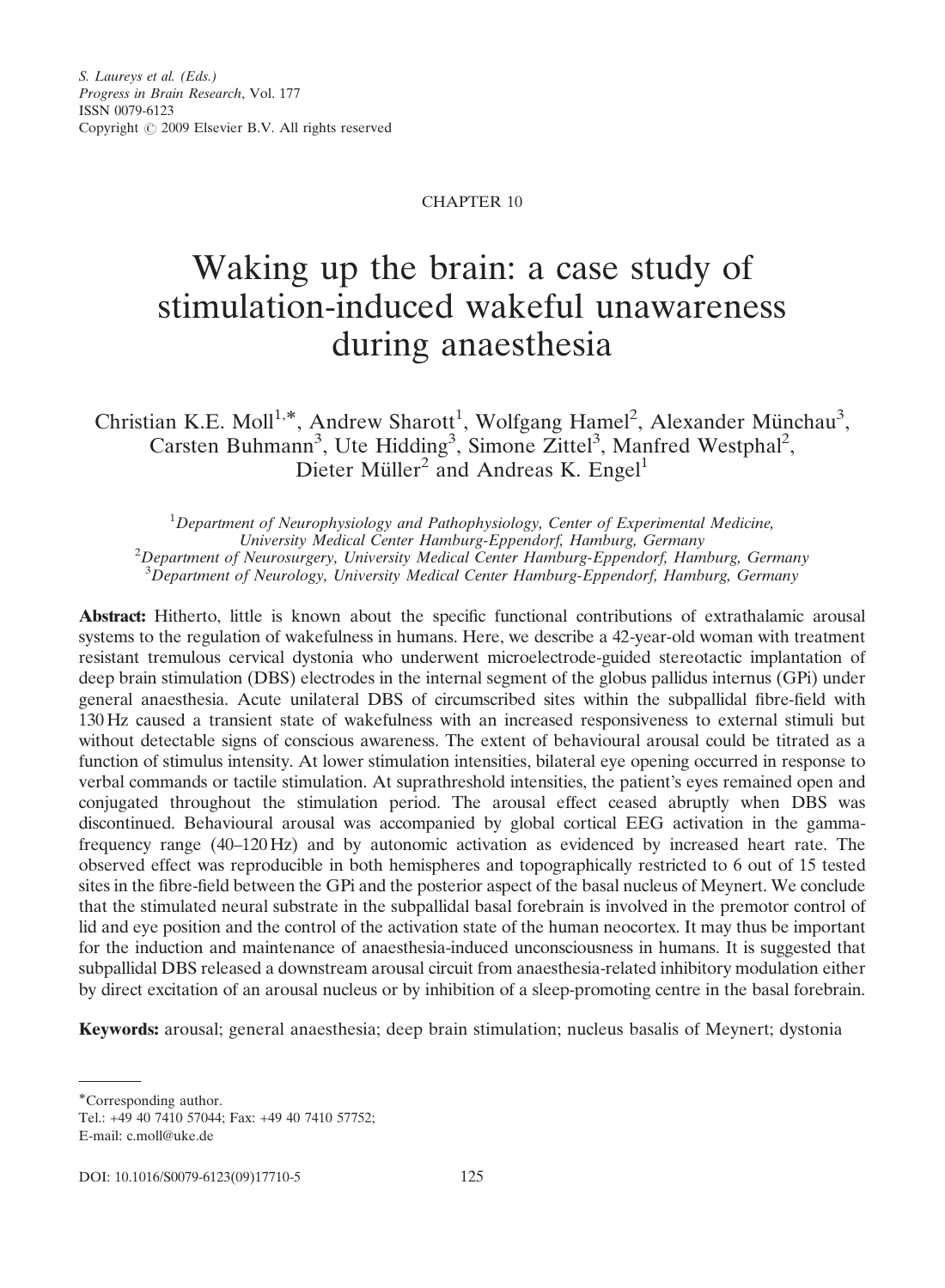## **Introduction**

Both sleep and anaesthesia are reversible states of eyes-closed unresponsiveness to environmental stimuli in which the individual lacks both wakefulness and awareness. In contrast to sleep, where sufficient stimulation will return the individual to wakefulness, even the most vigorous exogenous stimulation cannot produce awakening in a generally anaesthetized patient. In clinical practice as well as everyday life, awakening from sleep or anaesthesia is commonly defined as opening of the eyes in response to verbal commands ([Dutton](#page-17-0) [et al., 1995\)](#page-17-0). The palpebral fissures widen, the eyes are fixed in the primary position, the striated muscle tone is enhanced throughout the body and large cardio-respiratory changes occur ([Horner](#page-17-0) [et al., 1997](#page-17-0)). These physiological concomitants of wakefulness are brought into action more or less simultaneously by a global state change within the central nervous system ([Pfaff et al., 2008](#page-19-0)). In the mammalian neocortex, this state change is reflected in a characteristic transformation of the spectral content of electroencephalographic recordings (EEG) known as 'activation' or 'desynchronization': During the transition from sleep or anaesthesia to waking, low-frequency activity with high amplitudes (the EEG signature of sleep and anaesthesia) is replaced by low amplitude EEG fluctuations at relatively high frequencies  $(>15$  Hz), which are indicative of the awake and aroused state ([Steriade et al., 2001](#page-19-0)).

[Moruzzi and Magoun \(1949\)](#page-18-0) demonstrated that electrical stimulation of brainstem-thalamic projections switches the neocortex of anaesthetized animals into an arousal state. Their pioneering work laid the foundations for our current understanding of the midbrain reticular formation and midline thalamic structures as important nodal points of an ascending neural network which exerts a tight control over the activation state of the cortex and the level of wakefulness ([Steriade,](#page-19-0) [1996](#page-19-0)). Later work with implanted electrodes in unrestrained animals showed that behavioural arousal is accompanied by similar EEG changes irrespective of whether alerting occurs naturally or is mimicked by electrical stimulation ([Steriade](#page-19-0) [and McCarley, 2005\)](#page-19-0). Some of the classical electrocortical and behavioural arousal responses seen in laboratory animals have been replicated during electrical test stimulation in humans undergoing stereotactic surgery in the thalamus for different pathological conditions, including movement disorders ([Hassler et al., 1960](#page-17-0); [Housepian and](#page-18-0) [Purpura, 1963\)](#page-18-0), neuropsychiatric disorders ([Velasco](#page-19-0) [et al., 2006\)](#page-19-0) or epilepsy ([Velasco et al., 1997\)](#page-19-0). Although only rarely observed ([Schaltenbrand](#page-19-0) [et al., 1973;](#page-19-0) [Umbach, 1961\)](#page-19-0), these artificial conditions mimicking natural arousal raised the particular interest of clinicians and resulted in clinical applications of thalamic deep brain stimulation (DBS) for otherwise untreatable patients with serious abnormalities of arousal or behavioural responsiveness resulting from severe brain injury ([Hassler et al., 1969;](#page-17-0) [Katayama et al.,](#page-18-0) [1991](#page-18-0); [Schiff and Plum, 2000;](#page-19-0) [Yamamoto et al.,](#page-20-0) [2002](#page-20-0)). Progressive arousal and improved neurological function following thalamic DBS has recently been demonstrated in a minimally conscious patient [\(Schiff et al., 2007](#page-19-0)), further highlighting the outstanding role of the midline thalamus as an arousal-regulating relay and appropriate site for neuromodulatory interventions in disorders of consciousness. Moreover, the midline thalamus also plays an important role in the regulation of anaesthetic-induced unconsciousness [\(Alkire et al., 2000](#page-16-0); [Fiset et al., 1999](#page-17-0); [Franks, 2008;](#page-17-0) [Keifer, 2003](#page-18-0); [Stienen et al., 2008](#page-19-0)).

The anatomy of subcortical arousal systems producing wakefulness is, however, more complex than initially thought. The view has emerged that, rather than operated by a single transthalamic arousal system, arousal-control is regulated by an orchestration of different subcortical arousal- and sleep-promoting systems that act in parallel and involve different neurotransmitters [\(Franks, 2008](#page-17-0); [Jones, 2008](#page-18-0)). The dynamics of thalamo-cortical activity depends not only on ascending influences from the mesencephalon [\(Francesconi et al., 1988](#page-17-0); [Munk et al., 1996](#page-18-0)), but is also modulated by inputs from the hypothalamus and basal forebrain [\(Buzsaki and Gage, 1989;](#page-17-0) [Franks, 2008](#page-17-0); [Pinault](#page-19-0) and [Deschenes,](#page-19-0) 1992; [Semba, 1991](#page-19-0); [Steriade and](#page-19-0) [Buzsaki, 1990;](#page-19-0) [Steriade and McCarley, 2005\)](#page-19-0). Several lines of evidence stress the importance of arousal-related neuronal populations located in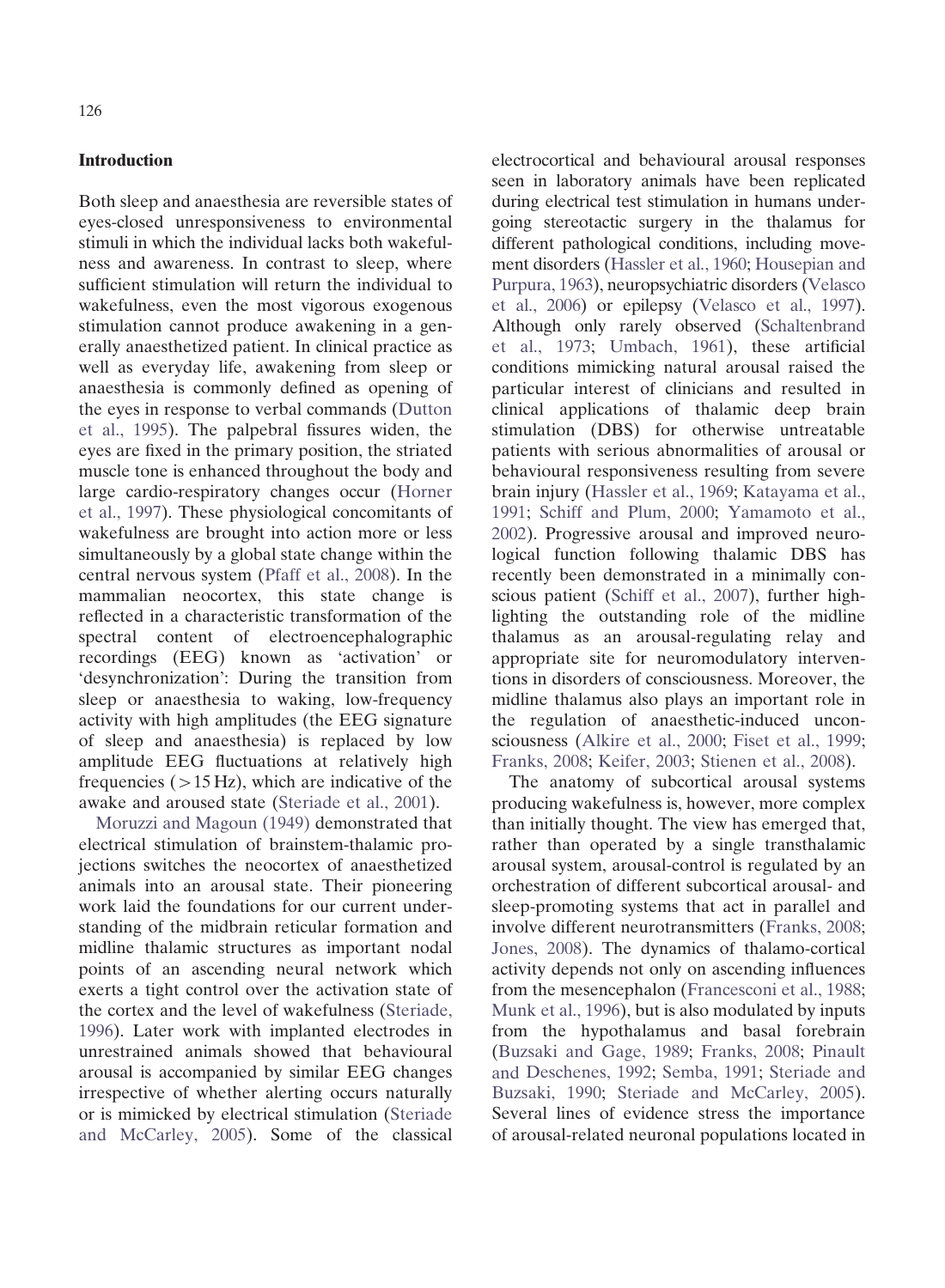the basal forebrain area extending between the globus pallidus internus (GPi) and the nucleus basalis Meynert (NBM) in the regulation of cortical arousal and wakefulness ([Buzsaki and](#page-17-0) [Gage, 1989;](#page-17-0) [Semba, 1991\)](#page-19-0). First, recent electrophysiological studies have revealed strong correlations between the firing of individual cholinergic and GABAergic basal forebrain cells and cortical activity across the sleep–wake cycle [\(Lee et al.,](#page-18-0) [2004, 2005](#page-18-0); [Lin et al., 2006](#page-18-0)). Both the cholinergic and the non-cholinergic components are thought to play a key role in switching the neocortex into an arousal state characterized by high-frequency EEG activity, particularly in the gamma band (30–80 Hz) ([Detari, 2000;](#page-17-0) [Detari et al., 1999](#page-17-0); [Jones, 2008;](#page-18-0) [Lee et al., 2005;](#page-18-0) [Lin et al., 2006](#page-18-0)). Second, in agreement with the state-dependence of basal forebrain neurons across sleep stages demonstrated in rodents, basal forebrain structures in humans exhibit significant changes in glucose metabolism or blood flow throughout the sleep–wake cycle [\(Braun et al., 1997;](#page-16-0) [Nofzinger](#page-18-0) [et al., 1997](#page-18-0); [Zaborszky et al., 2008](#page-20-0)). Third, experimental lesions of the NBM induce deficits in performance on a wide variety of tasks requiring selected attentional abilities ([Dunnett](#page-17-0) [et al., 1991](#page-17-0); [Wenk, 1997](#page-20-0)) and result in a slowing of EEG activity ([Buzsaki et al., 1988;](#page-16-0) [Buzsaki and](#page-17-0) [Gage, 1989](#page-17-0)). Finally, electrical stimulation of these arousal populations has demonstrated a role in both EEG desynchronization [\(Belardetti](#page-16-0)

[et al., 1977;](#page-16-0) [McLin et al., 2002;](#page-18-0) [Metherate et al.,](#page-18-0) [1992](#page-18-0)) and behavioural arousal [\(Grahnstedt and](#page-17-0) [Ursin, 1980](#page-17-0)). Low awakening thresholds in sleeping animals and effective stimulation sites that elicit cortical activation have repeatedly been observed in the middle and ventral aspects of the GPi and subjacent NBM ([Grahnstedt and Ursin,](#page-17-0) [1980](#page-17-0); [Metherate et al., 1992](#page-18-0)).

Hitherto, the contribution of basal forebrain populations to arousal has not been directly tested in humans, mainly due to the difficulty to assess these small subcortical structures [\(Baars, 1995](#page-16-0)). However, the nearby ventral posterolateral aspect of the GPi is commonly targeted in surgery for movement disorders [\(Vitek et al., 1998](#page-20-0)). Microelectrode recording and stimulation techniques that are regularly employed during pallidal interventions, may thus also provide important insights into functional contributions of the GPi/ NBM area in a large-scale arousal-regulatory network between brainstem and cortex.

The present case report demonstrates and discusses the phenomenon of transient awakening from general anaesthesia induced by unilateral intraoperative DBS in the GPi/NBM area. The aim of the present study was twofold: (i) Our first goal was to determine the anatomical substrates involved in the arousal effect. To this end, we precisely delineated the stimulation sites using intraoperative microelectrode mapping and performed a stereotactic analysis for electrode localization on fused computerized tomography/ magnetic resonance imaging (CT/MRI) data. (ii) The second goal was to study the behavioural and electrophysiological accompaniments of this arousal modulation. Therefore, we employed EEG and electrocardiographic (ECG) recordings as central and peripheral arousal indices, respectively. Some of the results of this study have been presented in abstract form ([Moll et al., 2007](#page-18-0)).

# Material and methods

## Patient details

A 42-year-old female with a 27-year history of involuntary turning and twisting of the neck was presented for surgical evaluation. At the onset, she developed an abnormal head posture in conjunction with intermittently occurring tremulous head movements triggered by stress. Symptoms were present during and interfered with most daily activities, such as reading, walking or car driving. No other body parts were affected. Head tremor was alcohol sensitive for a few years, but maximum pharmacological treatment with various anti-tremor drugs (including benzodiazepines, anticholinergics, beta-blocker and L-Dopa) was largely ineffective. She also underwent psychotherapy which was unsuccessful. Other family members were not affected by movement disorders. The head tremor became increasingly severe and socially embarrassing during the last 3 years. Due to the disease progression, the patient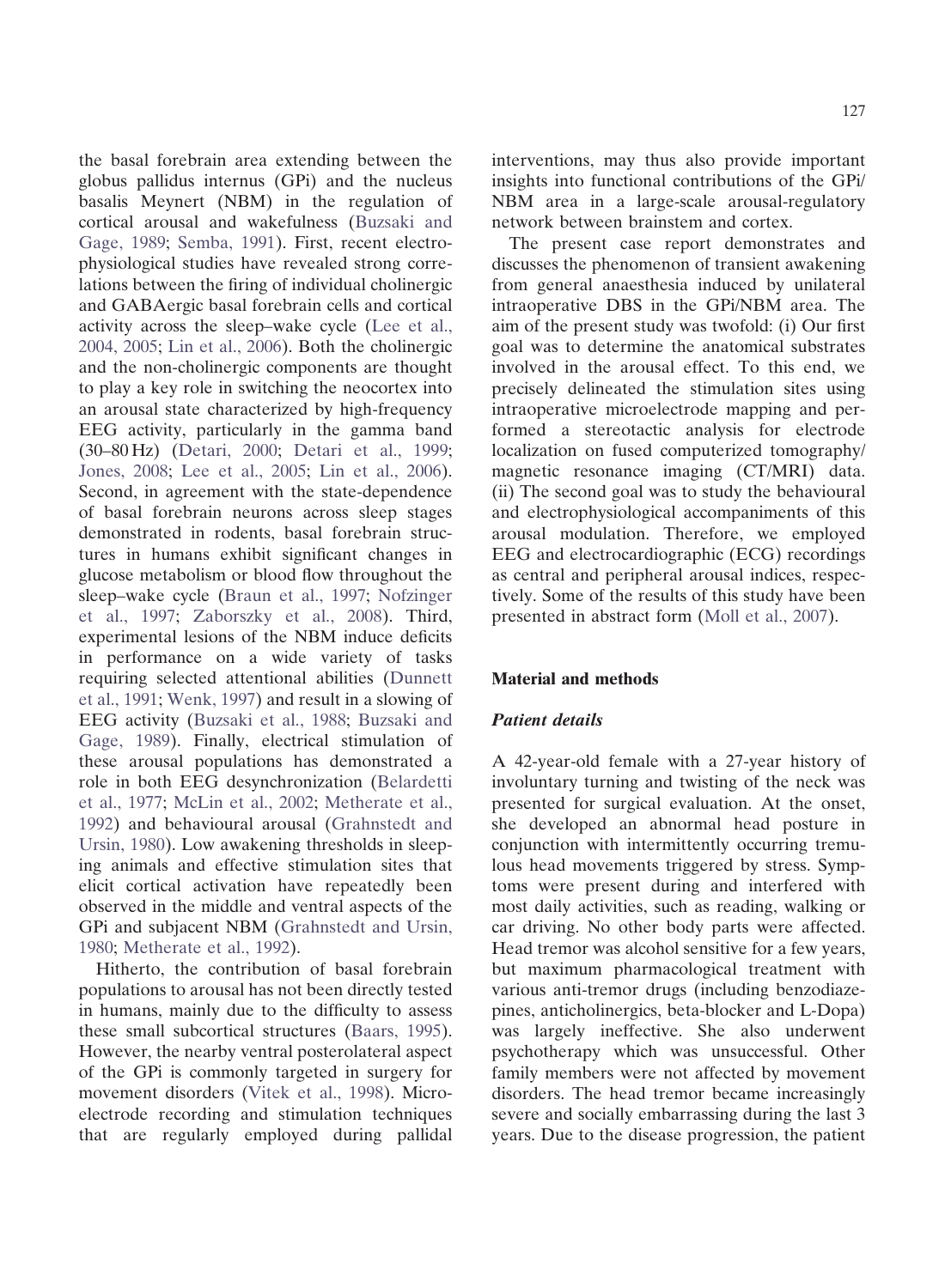had to give up her position as a hotel receptionist and subsequently developed reactive depression. She was referred to our hospital in 2005 for further assessment and local botulinum toxin injections. On examination, the patient had a constant, irregular, slow (3-Hz) head tremor (primarily horizontal 'no-no' movements) at rest along with a  $15^{\circ}$  rotation of the head to the right and a slight tilt to the left. There was an elevation and forward displacement of the left shoulder. Head tremor was rated as severe (Score 4, amplitude  $>2$  cm) using the Fahn–Tolosa–Marín Tremor Rating Scale (range 0–4) [\(Fahn et al.,](#page-17-0) [1988](#page-17-0)). Severity of cervical dystonia was scored 11 on the severity subscale of the Toronto Western Spasmodic Torticollis Rating Scale (range 0–35) [\(Consky and Lang, 1994\)](#page-17-0). The patient was capable to suppress abnormal head movements by supporting the chin with both hands or by adopting an abnormal head position and posture. Apart from abnormal head movements and postures, neurological examination was unremarkable. Repeated administration of botulinum toxin was associated with side effects. She was therefore considered a suitable candidate for implantation of DBS electrodes. The patient provided written informed consent before the surgical intervention in February 2006. All procedures were approved by a local ethics committee and conducted in accordance with the declaration of Helsinki. Due to the severity of the head tremor, the stereotactic operation was performed under general anaesthesia.

# Anaesthetic procedure

As a premedication before surgery, the patient received 7.5 mg midazolam. Venous and arterial cannulae were inserted for fluid and drug administration and monitoring of arterial blood pressure. General anaesthesia was induced with a bolus of 2 mg/kg propofol and maintained by application of 6 mg/kg/h propofol in combination with  $0.25 \mu g/kg/min$  remifentanil. The patient was mechanically ventilated via an endotracheal tube with an oxygen–air mixture (FiO<sub>2</sub> 0.5). Anaesthetic depth was constantly monitored throughout the operative course at regular intervals by an

experienced anaesthesiologist and adequacy was deduced from clinical signs such as complete unresponsiveness, lack of spontaneous movements, stable heart rate (HR) and blood pressure. With the exception of stimulation-induced changes (see below), the patient did not respond to verbal commands, prodding or any other sensory stimuli, no spontaneous movements occurred and autonomic measures remained stable throughout the whole surgical procedure. The level of anaesthesia continued to be on a constant level after the test stimulation (including skin incision and trepanation of the skull on the second hemisphere), so that no adjustment of the anaesthetic drugs was necessary for the subsequent steps of the procedure.

# Stereotactic intervention

Because the patient had tremulous cervical dystonia (and no 'pure' head tremor) the posteroventrolateral GPi instead of the ventrolateral thalamus was targeted. Details of the surgical procedure are reported elsewhere [\(Hamel et al.,](#page-17-0) [2003](#page-17-0)). Briefly, a MRI-compatible Zamorano– Dujovny frame (Stryker Leibinger, Freiburg, Germany) was mounted on the patient's head and tightly secured with pins. Both gadoliniumenhanced volumetric T1 MRI and T2 weighted spin echo MRI sequences were acquired (1.5 Tesla Magnetom Sonata, Siemens, Erlangen, Germany) and fused with a CT scan (Somatom Plus 4, Siemens, Erlangen, Germany) using commercially available software (iPlan, Brain-LAB Inc., Westchester, IL, USA). Except for a small non-specific lesion in the right subcortical white matter of the parietal operculum, the brain appeared regular and inconspicuous on acquired anatomical MRI scans. After determining a reference-line connecting the anterior and posterior commissure (AC-PC line, length 23.6 mm; width of the third ventricle  $\langle 3 \text{ mm} \rangle$ , the GPi was targeted 20 mm lateral to the AC-PC line, 3 mm inferior and 3 mm anterior to the mid-commissural point on both sides. The approach angles for the left and right side, respectively were 32/23 degrees from the AC-PC line in the sagittal projection (rostral inclination), and 15/13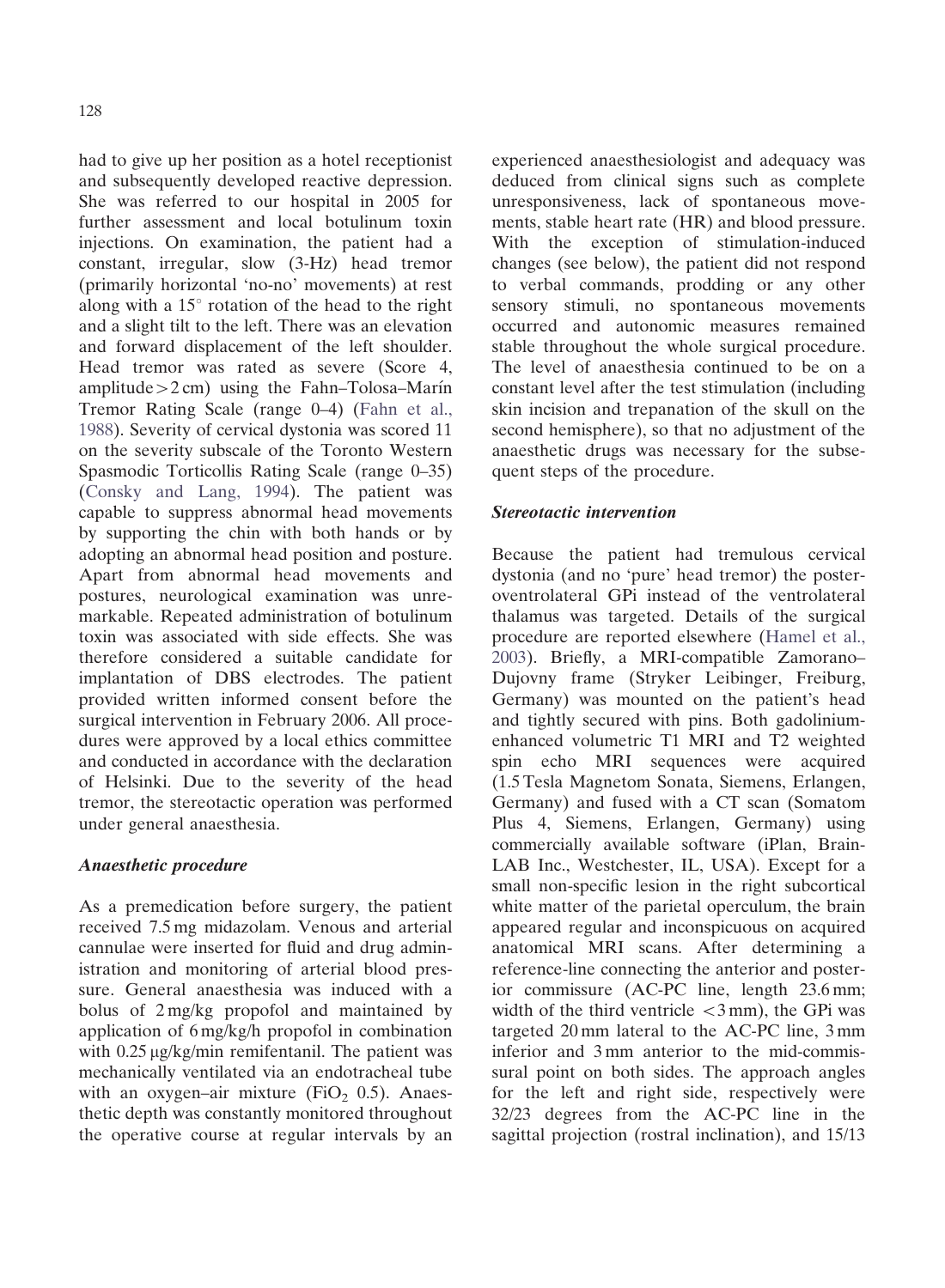degrees from the vertical in the coronal projection. A burr hole was made anterior to the left and right coronal suture, the micromanipulator was mounted on the stereotactic frame and the appropriate target coordinates were adjusted.

## Microelectrode recordings

Microelectrode recordings were performed with five parallel tracks arranged in a concentric array (MicroGuide, Alpha-Omega, Nazareth, Israel). Four outer platinum–iridium electrodes (impedances, 0.3–0.8 MegaOhm at 1000 Hz; FHC Inc., Bowdoinham, ME, USA) were separated by 2 mm from a central one which aimed at the theoretical target. Signals were amplified  $(\times 20.000)$ , bandpass-filtered  $(300-6000 \,\text{Hz})$  and digitized (sampling rate: 24 kHz). Spike detection was performed offline using a voltage threshold method and single units were then separated by manual cluster selection in 3D feature space using principal component projections of the waveforms (Offline-Sorter, Plexon Inc., Dallas, TX, USA). Spiketrain-analysis was applied to well-isolated single cell activity sampled for at least 30 s or 1000 action potentials (Neuroexplorer, Nex Technologies, Littleton, MA, USA).

## Test stimulation

Following microelectrode-guided delineation of pallidal boundaries and identification of the optic tract, we aimed to assess the relative proximity to the internal capsule by determining the thresholds of stimulation-induced muscle contractions (as evidenced by apparent limb movements and/or the appearance of EMG-activity) or eye deviations. To this end, monopolar test stimulation was performed at different depth levels (see below) using the uninsulated macrotip of the electrode (cathodal) against the respective guide tube (anodal). The stimulus intensity was graduated in volts. With a macrotip impedance of  $\sim$  1 kOhm, 1 V would generate a current of  $\sim$ 1 mA. In each stimulation site, the amplitude was gradually increased in steps of 0.5 V up to 7 V over a period of approximately 2–3 min, always at a frequency of  $130 \text{ Hz}$  (impulse width,  $60 \mu s$ ). To assess the distance to motor fibres in the adjacent internal capsule, we also carried out low-frequency stimulation in the posterior and medial stimulation sites on each hemisphere (frequency, 4 Hz; impulse width,  $100 \,\mu s$ ). The interval between individual electrical stimulation periods varied, but always exceeded 30 s.

# Electrophysiological monitoring and analysis

In parallel with the microrecording signals, a 32-channel system (AlphaMap, Alpha-Omega, Nazareth, Israel) was used to amplify and record EEG (amplification  $\times$  5.000; bandpass, 1–300 Hz), EMG (amplification  $\times$  2.000; bandpass, 5–1000 Hz) and ECG signals at a sampling rate of 3.000 Hz during the microrecording and stimulation periods. EEG was recorded from four scalp electrodes (Ag/AgCl cup electrodes filled with conductive gel; Nicolet Biomedical, Madison, WI, USA) approximately placed at Pz, Oz, C3 and C4 according to the international 10–20 system against the left earlobe as a common reference. Spectral power was calculated in 5 s windows with a 2.5 s overlap with a 0.5 s block size/frequency resolution of 2 Hz (Matlab, Mathworks Inc., Natick, MA, USA). All windows were normalized to the mean power in each frequency bin in the rest period (16 windows) between the two stimulation periods. The grey scale (Fig. 4A) therefore reflects the difference between this interim period and the stimulation periods, which can be clearly identified by the stimulation artefact at 130 Hz. To quantify and compare the spectral changes following stimulation at different brain sites, spectral power was calculated for a 65 s segment of EEG recorded from the occipital midline electrode (Oz) during stimulation with each of the five macrotips in the secondly operated right hemisphere. In each case, the data was taken from the end of the stimulation period where the stimulus magnitude was largest. Spectra were calculated with a 1s block size/frequency resolution of 1 Hz. Each power spectrum was normalized to baseline, using power values calculated for a rest period (no stimulation) of the same length recorded between the stimulation epochs. The concurrent recording from a three-lead ECG and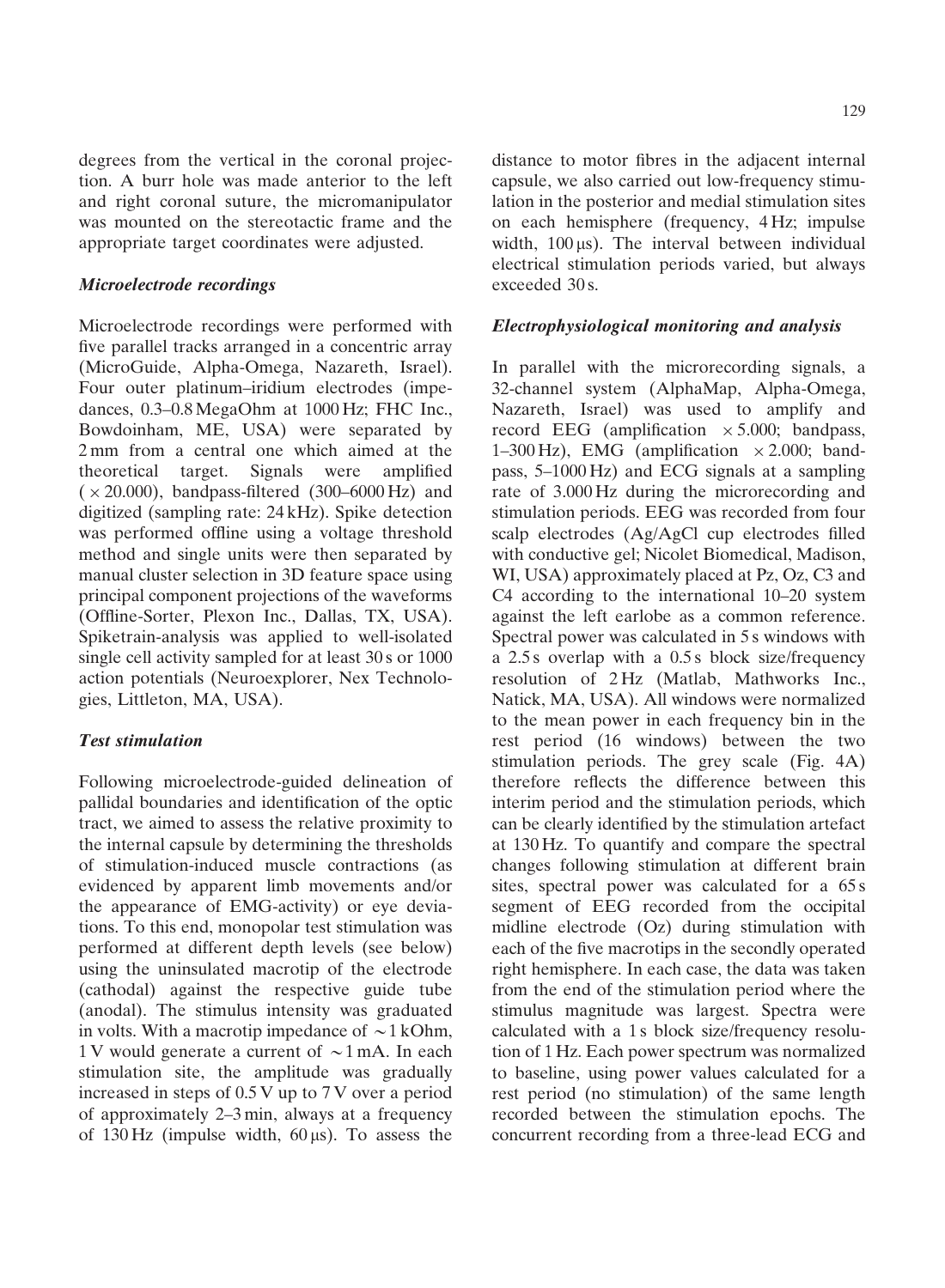multiple surface electrodes placed above selected muscles on both sides of the body (including sternocleidomastoid, biceps brachii, triceps brachii, deltoid, flexor digitorum superficialis, extensor digitorum communis, quadriceps, gastrocnemius and tibialis anterior muscle) allowed the assessment of stimulation-induced effects on the HR and muscle-activity, respectively. All results are given as the mean $+$ S.D.

#### Results

# Microelectrode-guided delineation of the stimulation sites

Microelectrode recordings started 15 mm above the theoretical target and allowed a precise delineation of the external and internal pallidal segments. Sporadic putaminal activity was encountered close to the dorsal boundary of the GPe (Fig. 1A), confirming a lateral plane of at least 20 mm to midline [\(Vitek et al., 1998\)](#page-20-0). The mapping of the internal medullary lamina allowed a further division of the GPi into its external and internal divisions GPie and GPii, respectively. Neurons from the GPii fired somewhat faster  $(18.8 + 17.2$  Hz,  $n = 18)$  than neurons of the GPie  $(13.7+7.1 \text{ Hz}, n = 25)$  and GPe  $(11.5+9.2 \text{ Hz},$  $n = 24$ ), however, this difference was not significant (Student's *t*-test,  $p > 0.1$ ). [Figure 1A,B](#page-6-0) show representative striatal and pallidal recordings, respectively. The pallidal base was recognized by sparseness of neuronal activity, as the electrodes were moved to the adjacent subpallidal fibre-field. [Figure 1C](#page-6-0) provides a depth profile with a synopsis of all recording sites from both hemispheres. To assess the distance to the neighbouring optic tract, changes in background neuronal activity were examined during brief light stimuli applied with a torch in darkened conditions. At a depth level of 5 mm below AC-PC (2 mm below the pallidal base), the central and anterior electrodes on the left side showed increases and decreases of background neuronal activity, which followed the onset and offset of the transient light stimuli, respectively. In the right hemisphere, only the medial electrode displayed optic tract activity

6 mm below AC-PC. Following offline rectification, these responses could readily be visualized [\(Fig. 2A](#page-7-0)). The lack of recordings from both posterior trajectories indicated that these tracks traversed mainly fibre tracts of the adjacent internal capsule, being further substantiated by the identification of the microexcitable internal capsule in these positions ([Fig. 2B](#page-7-0), see below).

# Behavioural arousal

Following characterization of light responses, test stimulation was carried out on each of the five microelectrodes at two different depth levels on the left (2 and 4 mm below AC-PC) and one depth level on the right side (4 mm below AC-PC), adding up to a total of 15 tested sites. We observed that stimulation in 6 out of 15 tested sites led to reproducible behavioural expressions of wakefulness without detectable signs of conscious awareness. Stimulation elicited enduring bilateral opening of the eyelids with the eyes in a near conjugate position ([Fig. 3B](#page-7-0)), whereas in the absence of stimulation the patient's eyes were closed ([Fig. 3A](#page-7-0)) and presented a divergent strabismus. When stimulation was carried out with intensities below the threshold for persistent eye opening, phasic behavioural arousal with transient eye opening in response to auditory or tactile stimuli could also be induced. The patient stereotypically opened the eyes with a short delay (700–1000 ms) in response to addressing the patient verbally or to pinching the patient's arms — indicating a stimulationinduced increased responsiveness to external stimuli. At all sites tested, the behavioural arousal persisted only during the course of stimulation and disappeared promptly with termination of stimulation, following which the patient could not be roused anymore by loud commands or any other stimuli. On the first operated left side, an arousal effect could be elicited by stimulation at two different sites: posterior electrode, 4 mm below AC-PC (threshold: 3.0 V) and anterior electrode, 2 mm below AC-PC (threshold: 2.0 V). On the right hemisphere, the arousal effect was elicited only with higher stimulus intensities at four different sites (depth level 4 mm below AC-PC): central (threshold: 5.0 V), medial (threshold: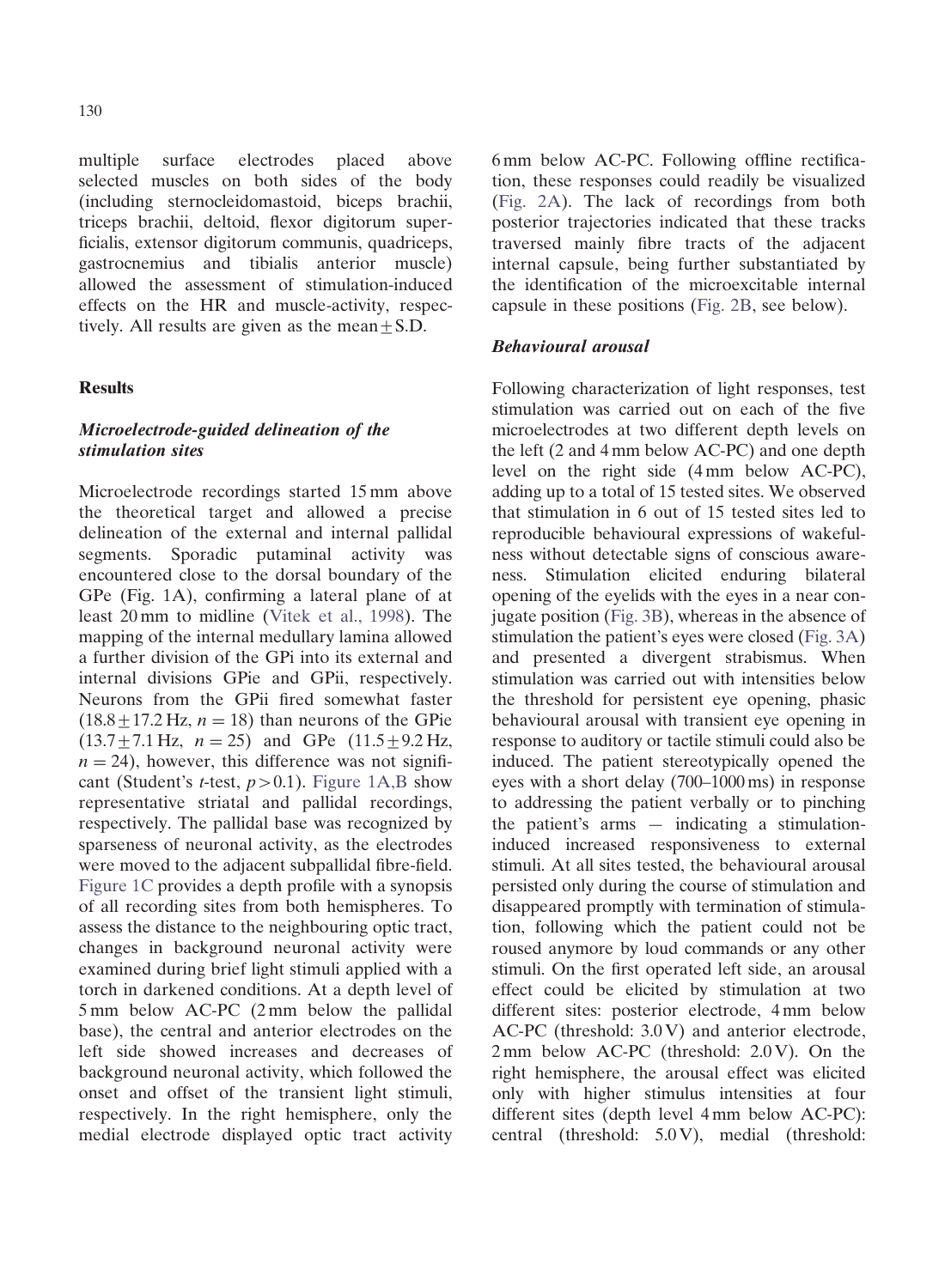<span id="page-6-0"></span>

Fig. 1. Results of intraoperative microelectrode mapping. (A) Recording from the striatum, 12.7 mm above target. Note the burstsuppression pattern in the EEG and striatal LFP with alternating episodes of spindling activity and low-amplitude signals. Scale bar, 2 s. The two recorded striatal units fire at spindle onset and are completely silent during low-amplitude periods of EEG/LFP activity. Inset shows spindling-related activity of the striatal unit recorded from the medial track in the alpha-frequency range (10–12 Hz). Scale bar, 500 ms. (B) Representative example of microelectrode recordings from the GP of the left hemisphere (2.3 mm above the pallidal base). Central, anterior and medial tracks exhibit an irregular, uncorrelated bursting pattern. The lateral electrode picks up striatal cellular activity, while the posterior track traverses fibres of the internal capsule. Scale bar, 2 s. (C) Synopsis of mapping results (data from both hemispheres pooled). Activity-depth profiles are given for each microelectrode track, with circles representing the location and mean firing rate (circle size) of the recorded cell. The virtual absence of cellular activity in the posterior tracks suggests a course traversing the internal capsule. OT, optic tract.

5.7 V), posterior (threshold 4.5 V) and lateral (threshold: 7 V). Low-frequency stimulation (frequency  $4$  Hz, impulse width,  $100 \,\mu s$ ) did not lead to behavioural, cortical or autonomic activation at any of the tested sites (not shown).

# Cortical activation

The described stimulation-induced behavioural arousal was associated with global low-voltage high-frequency activity in the EEG. The EEG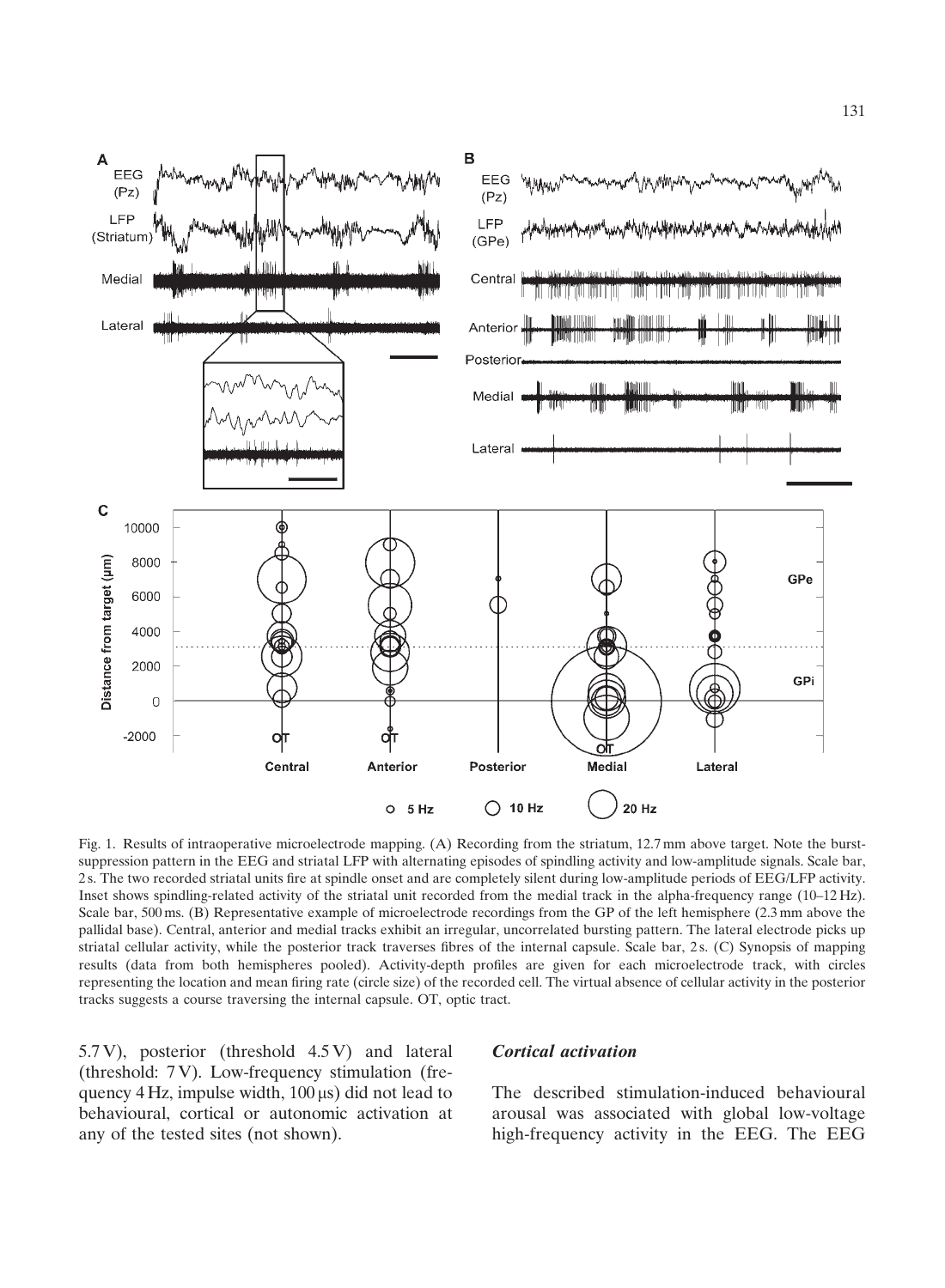<span id="page-7-0"></span>

Fig. 2. Physiological identification of anatomical landmarks. (A) Optic tract response at a depth level of 5 mm below AC-PC; left hemisphere, medial electrode. The graph displays the time course of multi-unit activity after offline rectification and smoothing. Note the increases and decreases of background neuronal activity associated with transient light stimuli. Black and grey bars indicate movements of the torch onto and away from the pupil, respectively. (B) Motor-evoked potentials in the left m. sternocleidomastoideus (black) and m. biceps brachii (grey) following electrical stimulation of motor fibres in the right internal capsule, 2 mm below AC-PC plane, with low frequency. Latencies are 7 ms for the sternocleidomastoid (black arrowhead) and 9.5 ms for the biceps muscle (grey arrowhead), respectively. S, stimulus artefact. Note the difference of the two graphs in amplitude scaling.



Fig. 3. Behavioural arousal. Photographs of the stimulation-induced behavioural effect. (A) Patient without stimulation. (B) Arousal reaction consisting of sustained eye opening during suprathreshold electrical stimulation of the left anterior electrode with 130 Hz at 2 V. Note the near conjugate position of the eyes. Patient consent has been obtained to publish this figure.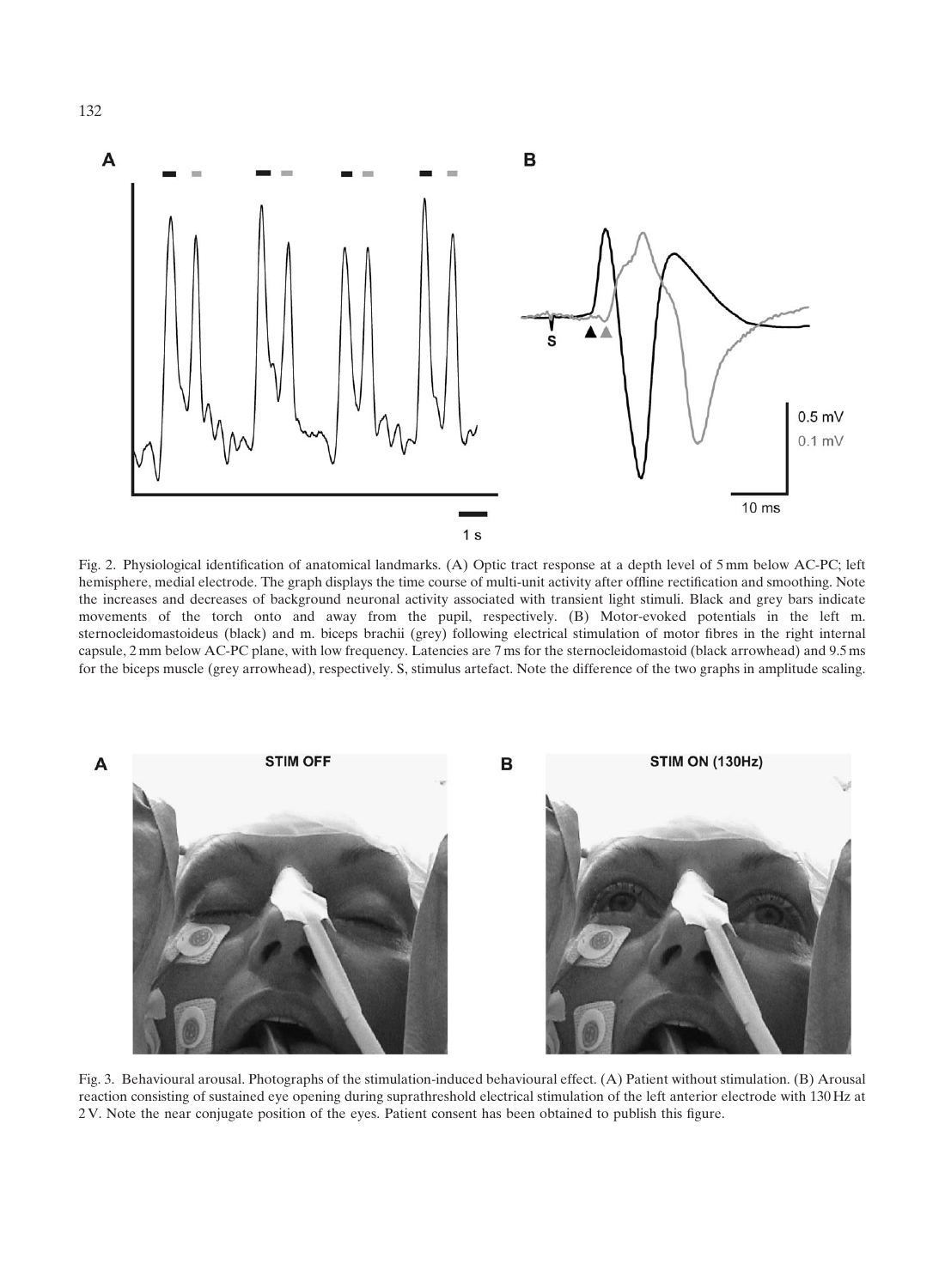desynchronization showed a bilateral scalp distribution. Power spectral analysis showed that 130 Hz DBS was correlated with increased power at beta ( $>20$  Hz) and gamma-frequencies ( $>40$ Hz), the augmentation of which was in close correspondence with behavioural arousal. [Figure 4A,B](#page-9-0) show spectrograms computed for a continuous EEG recording from an electrode placed above the left sensorimotor cortex (corresponding approximately to position C3 in the standard 10–20 system) during high-frequency stimulation of the medial and posterior electrodes in the first operated left hemisphere, respectively. Stimulation of the medial test-electrode (the first stimulation period), which did not lead to behavioural arousal, produced little change in the power at any frequency. Subsequent stimulation of the posterior test-electrode, which caused behavioural arousal with sustained eye opening at a threshold of approximately 3 V, led to an increase in power in the higher gamma-frequency range  $(>60 \text{ Hz})$ , the magnitude of which increased with the intensity of stimulation. The fact that this increase was not seen during identical stimulation using the medial electrode, around 1.5 mm away, makes it highly unlikely that the change in spectral content of the EEG was an artefact of the electrical stimulation. Stimulationinduced power changes were observed to be especially pronounced in the delta (1–4 Hz) and higher gamma-frequency range (60–95 Hz). Minor power changes occurred in other frequency bands (theta, alpha and beta, not shown). [Figure 5](#page-10-0) shows a comparison between stimulation-induced power changes of the occipital midline EEG (Oz) in the delta band (1–4 Hz; left panel) and the higher gamma band (60–95 Hz; right panel) during stimulation of the five different trajectories on the second (right) hemisphere. Gamma-band power increases were greater at depth stimulation sites that also produced behavioural arousal. Changes in the gamma band were generally larger in magnitude than those in the delta band. A decrease in delta-power was observed in the two instances, where DBS led to both behavioural and autonomic activation (posterior and lateral trajectory).

#### Autonomic and electromyographic activation

In 6 of the 15 tested positions, electrical stimulation led to a significant autonomic activation, as revealed by a transient HR increase of  $9+2$  beats  $min^{-1}$  (bpm) compared to the baseline HR (Student's paired *t*-test,  $p = 0.01$ ,  $n = 6$ ). In four of these six sites, stimulation produced autonomic activation without behavioural or EEG arousal, respectively. As [Fig. 4B](#page-9-0) illustrates, the HR increase was particularly pronounced, when stimulation was associated with behavioural and EEG arousal (increase of  $15.5+3.5$  bpm;  $2/6$ stimulation sites): Stimulation of the medial trajectory ([Fig. 4B](#page-9-0); first stimulation period, left section) on the first operated left hemisphere and 3 mm below AC-PC failed to induce a clinical and electrophysiological arousal response and did not increase the patient's HR. However, an EMG response of the contralateral biceps muscle was obtained upon electrical stimulation in this position, confirming the proximity of the medial trajectory to motor fibres running in the posterior limb of the internal capsule. In contrast, during stimulation of the posterior trajectory [\(Fig. 4B](#page-9-0); second stimulation period, right section) with similar parameters (pulse-width,  $60 \,\mu s$ ; frequency, 130 Hz; amplitude stepwise increased from 0.5 to 5 V), the EMG remained silent. In this position, stimulation evoked behavioural as well as EEG arousal and was accompanied by a transient increase of the patient's pulse from 55 to 70 bpm. The arousal effect ceased abruptly after stimulation was discontinued and HR returned to baseline values. On the second operated right hemisphere, the topographic relationship of medial and posterior stimulation sites to the microexcitable internal capsule was different. High-frequency stimulation of the medial trajectory (4 mm below the AC-PC plane) did not lead to EMG changes, whereas stimulation of the posterior trajectory induced tetanic contractions of different contralateral arm (m. extensor digitorum communis, threshold: 5.0 V; m. biceps brachii, threshold: 5.5 V) and neck muscles (contralateral sternocleidomastoid muscle, threshold: 5.5 V). Using low-frequency stimulation in this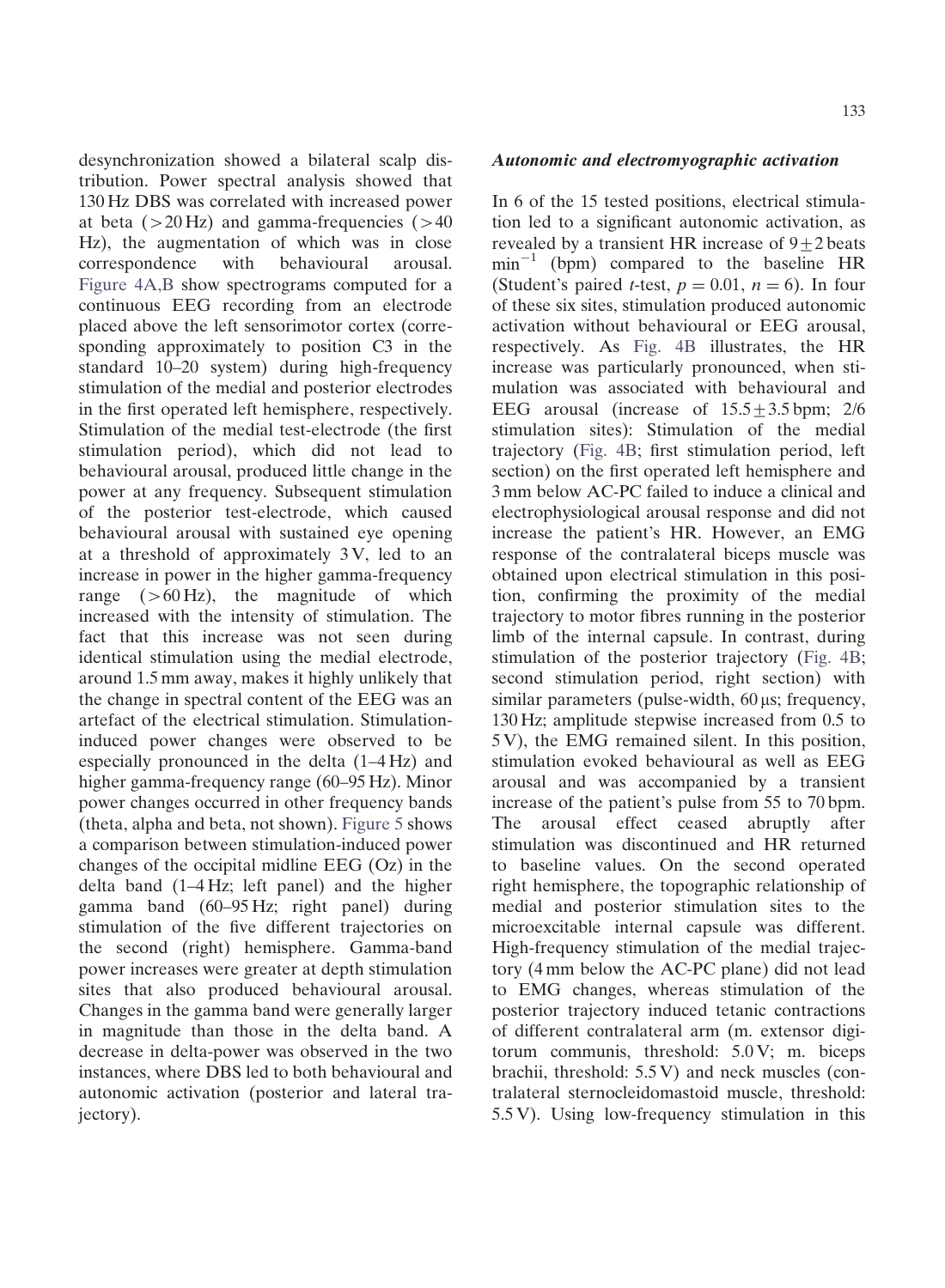<span id="page-9-0"></span>

Fig. 4. Electroencephalographic and autonomic arousal. (A) Spectrogram showing the EEG power changes over the ipsilateral sensorimotor cortical area (C3) at different frequencies (y-axis) during stimulation of the medial and posterior test-electrode relative to a baseline derived from a 30 s prestimulation period (left hemisphere, 4 mm below AC-PC). While no cortical power changes occur during stimulation of the medial electrode, a strong power increase in the higher gamma band ( $>60$  Hz) can be seen during stimulation of the posterior electrode, which is associated with behavioural arousal. (B) Concurrent changes in heart rate (HR, dashed line; green in the web version) and EMG-activity (grey; blue in the web version). The grey (blue in the web version) line indicates the firing frequency of a single muscle fibre that was recorded from the right m. biceps brachii. The solid black (dashed in the web version) line indicates the strength of stimulation at the medial and posterior electrode, respectively. DBS of the medial trajectory, which did not result in neither cortical nor expressions of behavioural arousal, did not significantly alter the patient's heart rate. The stimulation-related discharge of the muscle fibre indicates current spread to nearby motor fibres in the internal capsule. These fibres were not activated, when the posterior electrode was stimulated. Strong autonomic arousal was associated with cortical and behavioural arousal in this position.

posterior stimulation site, motor-evoked potentials occurred in the contralateral biceps and sternocleidomastoid muscle with a latency of  $\sim$  9.5 and  $\sim$  7 ms, respectively (threshold: 5.5 V; see [Fig. 2B](#page-7-0)). With the exception of stimulationinduced changes, no spontaneous movements occurred (as evidenced by clinical evaluation and silent EMG recordings) throughout the operative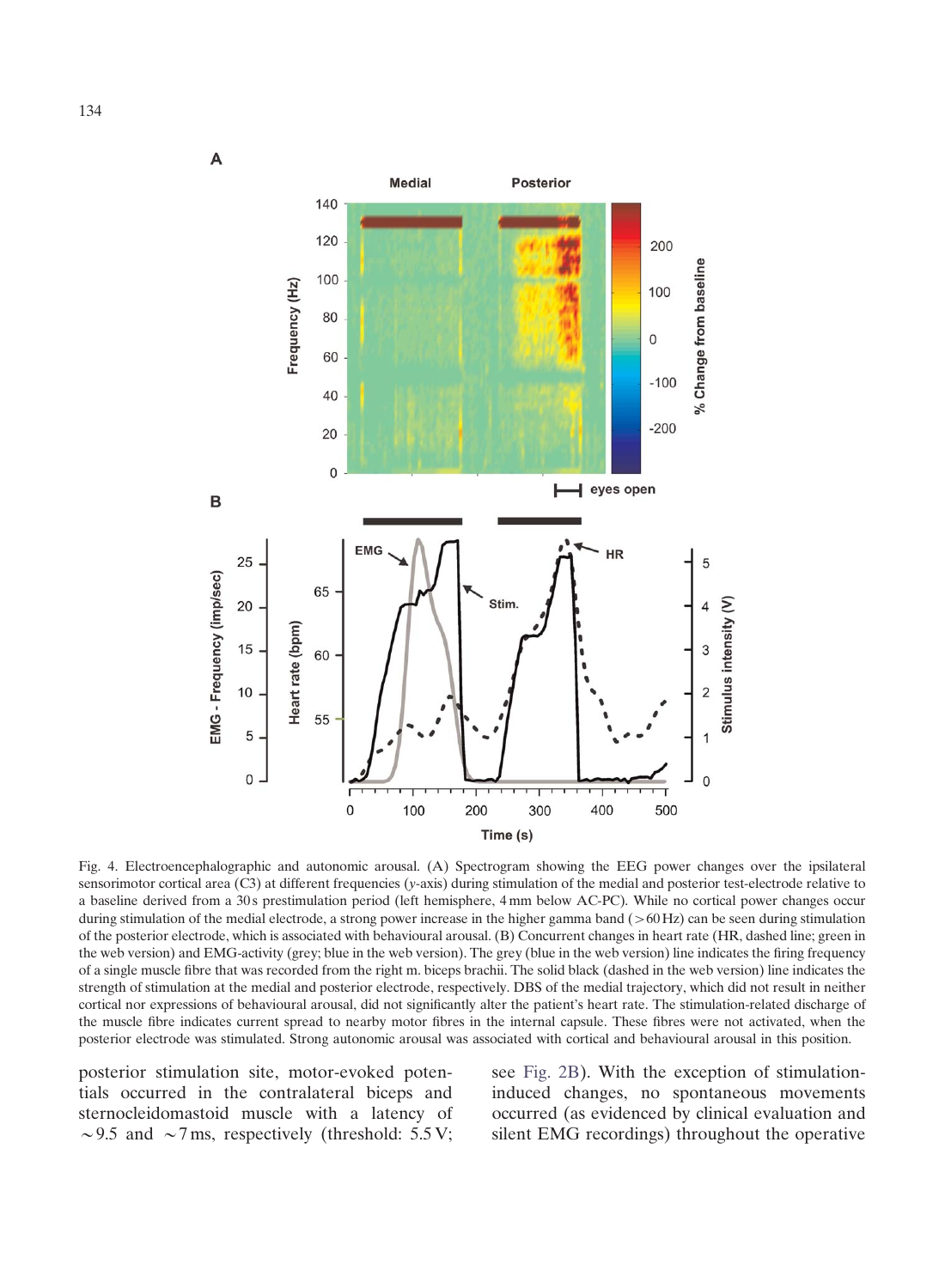<span id="page-10-0"></span>

Fig. 5. Stimulation-induced power changes during GPi/NBM DBS. Power changes in the occipital midline EEG (Oz), induced by high-frequency stimulation of different electrode positions in the second (right) hemisphere. Left and right panel show the power changes occurring in the delta and gamma band, respectively.

| Hemi-sphere | Depth below<br>$AC-PC$ | Track     | Behavioural arousal | EEG arousal    | Autonomic arousal | <b>EMG</b> activation |
|-------------|------------------------|-----------|---------------------|----------------|-------------------|-----------------------|
| Left        | $2 \,\mathrm{mm}$      | Central   | No                  | N <sub>o</sub> | Yes               | N <sub>o</sub>        |
|             |                        | Anterior  | Yes/2.0 V           | Yes            | N <sub>o</sub>    | N <sub>o</sub>        |
|             |                        | Posterior | N <sub>0</sub>      | N <sub>o</sub> | N <sub>o</sub>    | Yes/3.2 V             |
|             |                        | Medial    | N <sub>0</sub>      | No             | N <sub>0</sub>    | No                    |
|             |                        | Lateral   | No                  | No             | N <sub>0</sub>    | No                    |
| Left        | 4 mm                   | Central   | N <sub>0</sub>      | No             | Yes               | No.                   |
|             |                        | Anterior  | N <sub>o</sub>      | N <sub>o</sub> | Yes               | N <sub>o</sub>        |
|             |                        | Posterior | Yes/3.0 V           | Yes            | N <sub>0</sub>    | N <sub>o</sub>        |
|             |                        | Medial    | N <sub>0</sub>      | No             | N <sub>0</sub>    | Yes/3.5 V             |
|             |                        | Lateral   | N <sub>0</sub>      | No             | Yes               | No                    |
| Right       | 4 mm                   | Central   | Yes/5.0 V           | Yes            | No                | Yes/5.2 V             |
|             |                        | Anterior  | N <sub>o</sub>      | No             | N <sub>o</sub>    | Yes/6.0 V             |
|             |                        | Posterior | Yes/4.5 V           | Yes            | Yes               | Yes/5.5V              |
|             |                        | Medial    | Yes/5.7 V           | Yes            | N <sub>0</sub>    | Yes/7.0 V             |
|             |                        | Lateral   | Yes/7.0 V           | Yes            | Yes               | Yes/7.0 V             |

Table 1. Results of intraoperative deep brain stimulation testing

course. Table 1 provides a detailed overview of stimulation-related effects for each position of the stimulation electrodes.

#### Stereotactic reconstruction of the stimulation sites

In order to validate the final electrode positions, a stereotactic CT scan was performed postoperatively and fused with the preoperative MRI. It confirmed the correct position of the DBS electrodes within the GPi, the stereotactic coordinates of the ventral most contacts relative to the mid-commissural point (lateral, anterior, inferior) being  $x = 19.6$  mm,  $y = 2.3$  mm,  $z = 4.3$  mm for the left and  $x = 20$  mm,  $y = 2$  mm,  $z = 5$  mm for the right hemisphere ([Fig. 6B,E\)](#page-11-0). Correlation of the electrode position with corresponding sections of a stereotactic atlas ([Schaltenbrand and Bailey,](#page-19-0)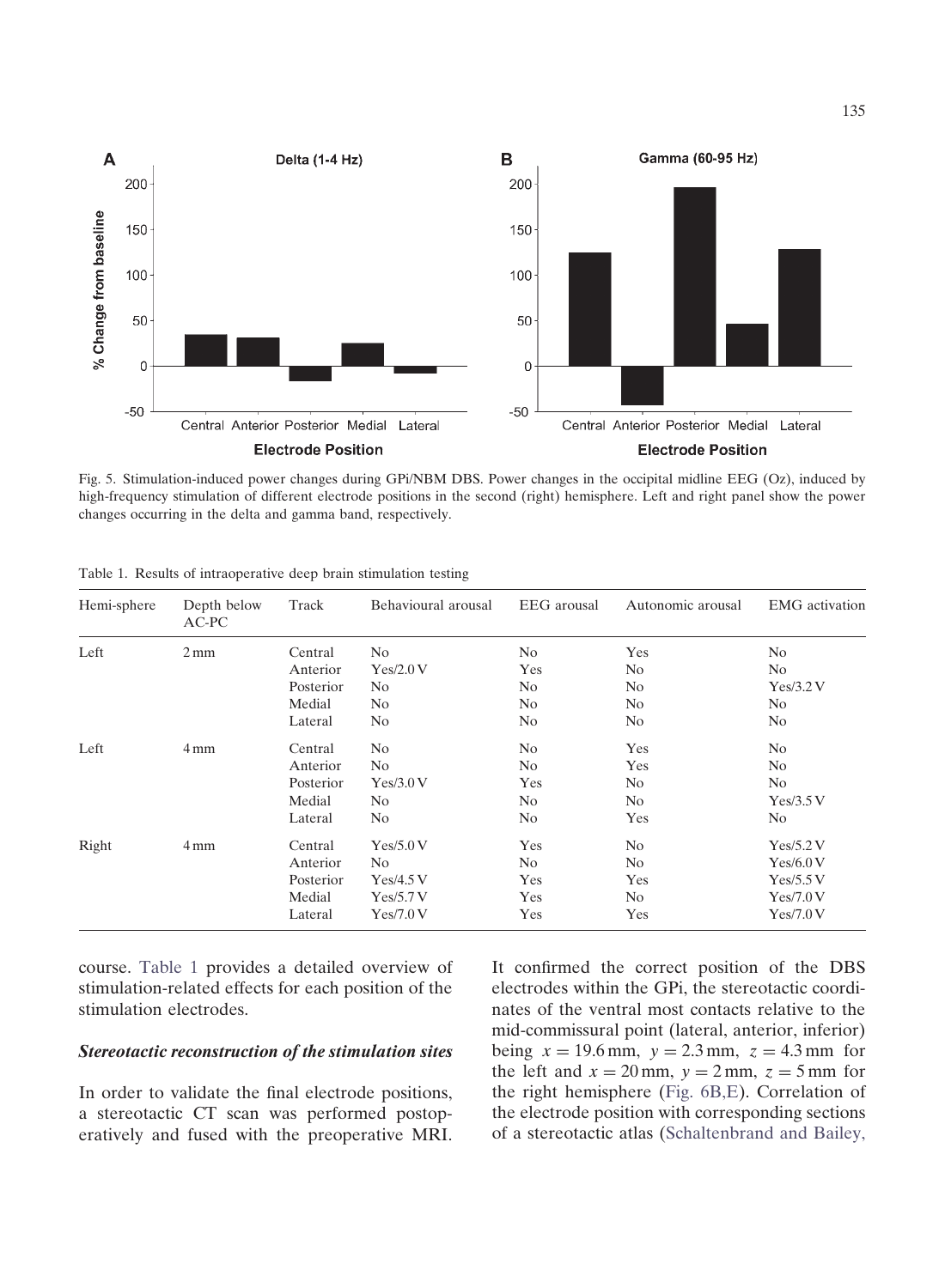<span id="page-11-0"></span>

Fig. 6. Stereotactic reconstruction. Stereotactic reconstruction of stimulation sites in the horizontal (A–C) and frontal plane (D–F), respectively. (A) Horizontal T1-weighted MR section with planned target sites at the pallidal base. Insets show the trajectory superimposed on corresponding horizontal sections of the Schaltenbrand/Bailey atlas ([Schaltenbrand and Bailey, 1959\)](#page-19-0). (B) Planned trajectory superimposed on a postoperatively acquired horizontal stereotactic CT scan. Note the correspondence with the artefact derived from the implanted DBS electrode. (C) Reconstruction of peripallidal stimulation sites that led to behavioural arousal, with the assumed radial current spread superimposed on a corresponding horizontal atlas section. Note that stimulation results from both hemispheres are superimposed (dark grey, left hemisphere [red in the web version]; light grey, right hemisphere [green in the web version]). Scale bar is 10 mm. Dotted line indicates the midcommissural level. Abbreviations: ac, anterior commissure; al, ansa lenticularis; NBM, ncl. basalis Meynert; CeM, centromedial amygdaloid nucleus; GPe, external pallidal segment; GPie, lateral part of the internal pallidal segment; GPii, medial part of the internal pallidal segment; ic, internal capsule; Pu, putamen. (D) Assumed trajectory course superimposed on a frontal T2-weighted MR section. Note the proximity of the target sites to the optic tract. Insets depict the stereotactic trajectory drawn on a corresponding frontal section of the stereotactic atlas of [Schaltenbrand and Bailey](#page-19-0) [\(1959\)](#page-19-0). (E) Postoperative stereotactic CT scan, frontal reconstruction. Confirmation of the correct placement of the DBS electrode through superposition of the planned trajectory on the electrode artefact. (F) Reconstruction of arousal-associated stimulation sites and assumed current spread in the frontal plane. Abbreviations as in panel C.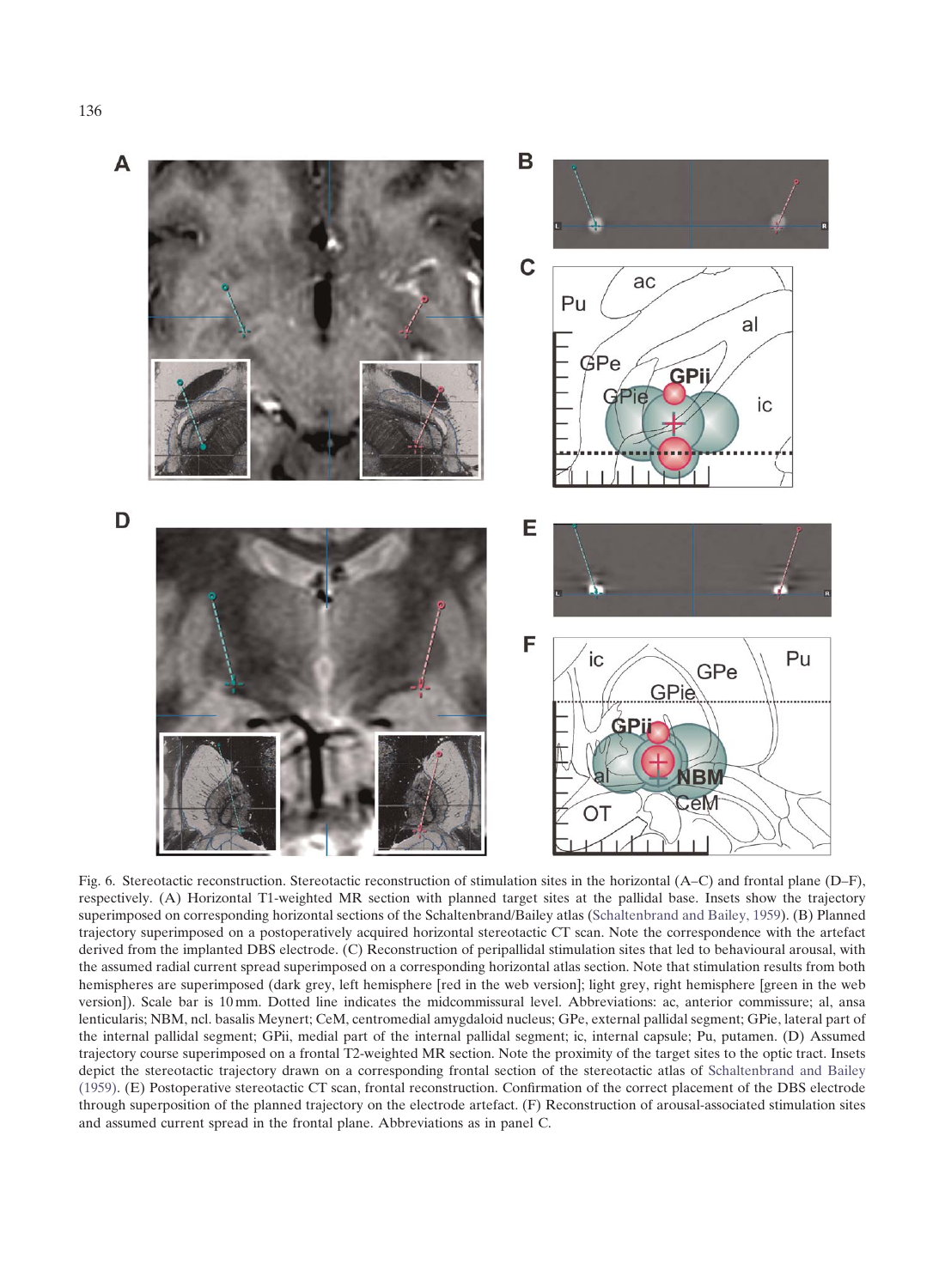[1959](#page-19-0)) revealed the correct position of the quadropolar electrode with the most inferior contact placed just below the posterolateral pallidal base [\(Fig. 6\)](#page-11-0).

## Postoperative course

The central trajectory was chosen for permanent implantation of the quadropolar DBS electrodes (model DBS 3389, Medtronic Inc., Minneapolis, MN, USA) on both sides. Intraoperatively, bipolar stimulation of the ventral most contact ('0-', cathodal) against the dorsal most contact  $('3+)$ ; anodal; pulse-width,  $60 \,\mu s$ ; frequency, 130 Hz) elicited an arousal effect at 5.5 V on the left, but not on the right side. Upon stimulation with higher voltages  $(>6V)$ , conjugate eye deviation was observed on the right side. Despite stimulation with even higher intensities (up to 7 V), no capsular affection could be provoked on either side. Upon awakening from anaesthesia after the operation, the patient was interviewed but reported no explicit recollection of the intraoperative arousal episodes. Dystonic head tremor re-occurred immediately. Initially, chronic DBS was started with monopolar stimulation of the most distal contacts ('0-' and '4-' cathodal vs. case+anodal) on both sides (amplitude, 2 V; pulsewidth,  $90 \mu s$ ; frequency,  $130 \text{ Hz}$ ) which led to an immediate, but not complete cessation of tremor. Stimulation-induced changes in the level of consciousness could not be reproduced postoperatively because dysarthria occurred at higher intensities ( $>3.5$  V), limiting the range of stimulation. Subsequent follow-up programming sessions revealed that monopolar stimulation of the second most distal contacts ('1' and '5') against the case was more efficient and provided a broader therapeutic window for stimulation. Permanent stimulation of this contact (amplitude, 2.2 V; pulse-width,  $90 \,\mu s$ ; frequency,  $145 \,\text{Hz}$ ) did not lead to any recognizable alteration of the patient's vigilance status or sleep–wake rhythm. However, the patient displayed complete tremor suppression after 2 days (score 0 on the Fahn– Tolosa-Marín Tremor Rating Scale) and nearcomplete resolution of torticollis (score 4 on the Toronto Western Spasmodic Torticollis Rating Scale) after 1 week. In contrast, discontinuation of DBS resulted in immediate tremor recurrence and was not tolerated because of discomfort from rapidly recurring cervical dystonia. This beneficial stimulation effect has remained stable for more than 24 months, further adding to the notion that bilateral GPi stimulation is effective in suppressing dystonic head tremor.

# **Discussion**

The key novel finding of the present case study is that acute unilateral high-frequency stimulation of the GPi/NBM area evoked a paradoxical arousal reaction, strong enough to transiently reverse general anaesthesia. Our case offered the unusual opportunity to study the functional contribution of a circumscribed region in the subpallidal basal forebrain area to the induction and maintenance of anaesthesia-induced unconsciousness in humans. Considering the difficulty to study the small subcortical sources involved in controlling arousal and behavioural responsiveness physiologically in the human brain, these data are of particular interest. The observations presented in this paper demonstrate an important functional contribution of the GPi/NBM area in a large-scale regulatory network between brainstem and cortex that determines the level of wakefulness and the activation state of the human brain.

An increase of the stimulation amplitude led to a gradual increase in the patient's responsiveness to external sensory stimuli, which covered the full spectrum of arousal levels from complete unresponsiveness (without stimulation), transient behavioural arousal (at subthreshold stimulation values) to persistent behavioural arousal at higher stimulation intensities. Notably, the patient did not show any behavioural signs indicative of conscious awareness during or after these intraoperative arousal episodes, including a lack of explicit recall postoperatively. Thus, electrical stimulation produced a wakeful state without awareness in our patient, to some degree similar to patients that are in a persistent vegetative state following brain injury ([Jennett and Plum,](#page-18-0) [1972](#page-18-0)). This stimulation-induced dissociation of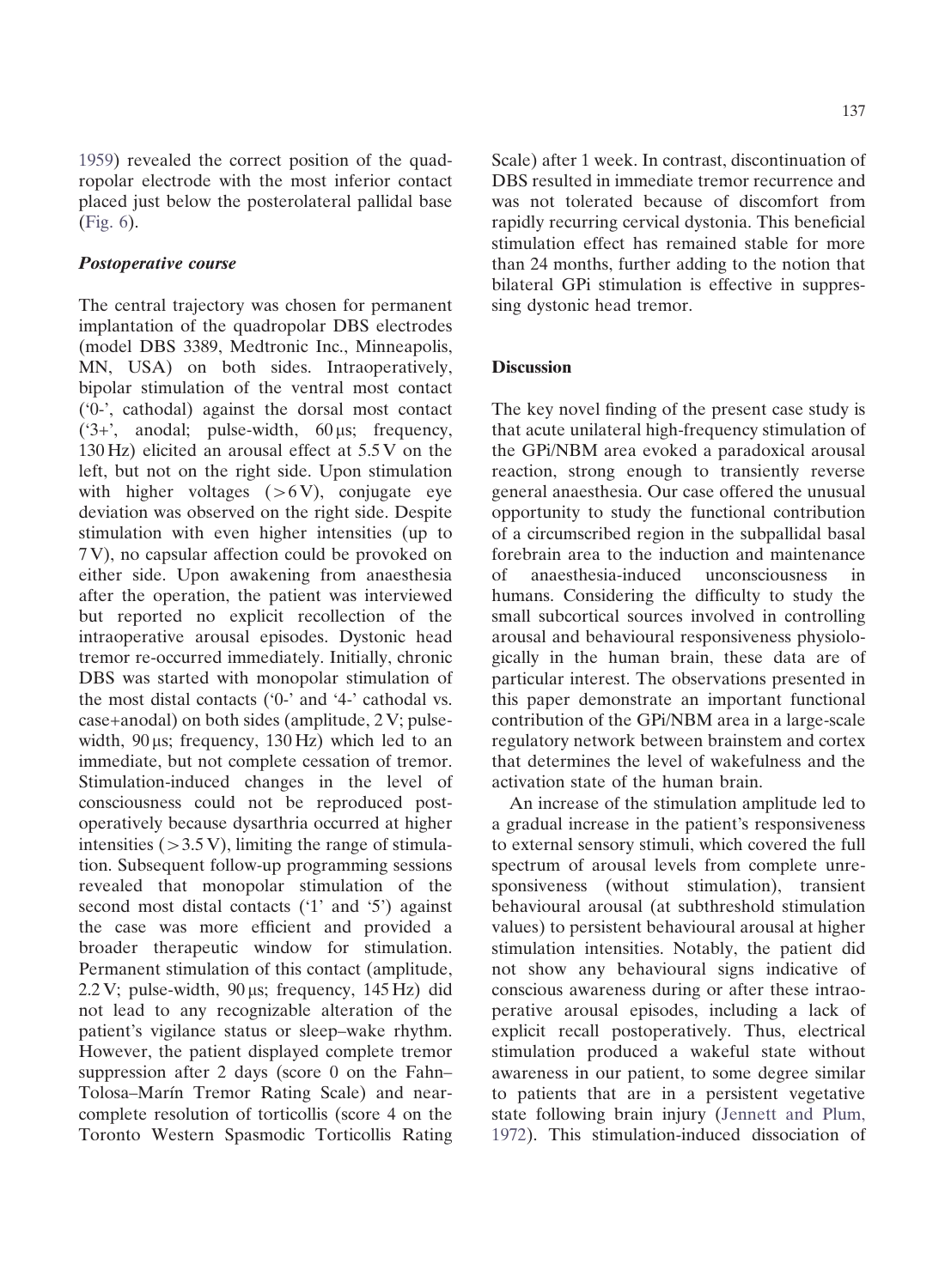wakefulness from awareness is remarkable, since typically, an impairment in arousal is closely linked with an impairment in awareness in most pharmacologically induced and disease-related states of unconsciousness [\(Laureys, 2005](#page-18-0)).

Intraoperative arousal effects are only rarely observed, despite the fact that the posteroventral lateral GPi is commonly targeted in surgery for different movement disorders and test stimulation is used intraoperatively in virtually every operation to determine stimulation-induced side effects. However, arousal reactions may be missed because (i) most stereotactic interventions are carried out with the patient awake, (ii) arousal reactions are not specifically provoked and (iii) the NBM is typically spared in pallidal surgery ([Vitek et al., 1998](#page-20-0)). [Umbach \(1977\)](#page-19-0), in a series of 175 pallidal interventions, reported an incidence of arousal effects seen under highfrequency stimulation below 1%. Therefore, an intraoperative arousal effect may be a rare event during pallidal surgery, possibly attributable to interindividual anatomical differences or to procedural details of surgery and anaesthesia. However, the beneficial clinical course of the described patient indicates that a stimulation-induced arousal reaction occurring during pallidal surgery is not indicative of incorrect electrode placement.

As is the case for any single-case report, a concern is the extent to which the results of the present study may be due to individual peculiarities such as, for example pre-existing structural alterations. There was no evidence in the patient's MRI and CT scans for anatomical abnormalities or damage in the region of interest that could account for the observed stimulation effects. Moreover, typical patterns of cellular activity were regularly encountered during microelectrode recordings from striatal and pallidal sites [\(Vitek et al., 1998](#page-20-0)) — with the comparably low firing rates of pallidal units being best explained by the effects of anaesthesia with propofol/ remifentanyl [\(Hutchison et al., 2003\)](#page-18-0). Evidently, one variable of critical importance in the present study may be the level of anaesthesia. It has been demonstrated in animal studies that the threshold for electrical brain stimulation to produce arousal and EEG desynchronization depends on the sleep stage ([Grahnstedt and Ursin, 1980](#page-17-0)). More recently, the critical role of anaesthetic depth for the arousal-threshold has been shown in patients during propofol-induced sedation or general anaesthesia. Whereas i.v. application of epinephrine changed the arousal-level in sedated patients, it had no effect on patients under general anaesthesia [\(Shin et al., 2004](#page-19-0)). In our patient, adequacy of surgical anaesthesia was repeatedly ascertained and maintained on a constant level throughout the whole course of the operative procedure, with a propofol dosage typically used for general anaesthesia [\(Dunnet et al., 1994\)](#page-17-0). There were no autonomic signs of inadequate anaesthesia (lacrimation, flushing, sweating) throughout the operation. With the exception of stimulation-induced increases in responsiveness, the patient did not respond to verbal or tactile stimuli during any part of the operation. Taken together, it seems plausible to attribute the observation of transient reversal of general anaesthesia to the modulatory effects of DBS on an arousal-regulating structure located just below the GPi, rather than to alternative explanations such as individual biovariability in the patient's response to anaesthetic drugs.

Therefore, the discussion will focus on neurofunctional mechanisms and structures underlying the observed stimulation-induced arousal reaction. In this respect, the localization of the stimulating electrode is of critical importance. The conjunction of intraoperative microelectrode mapping and postoperative stereotactic neuroimaging allowed us to determine the precise localization of the stimulation sites within the fibre area between GPi and NBM. We consider first the possible effects of DBS on pallidal outflow which funnels at the base of the pallidum before converging and crossing the posterior limb of the internal capsule [\(Patil et al., 1998](#page-18-0)). It is reasonable to assume that a greater number of pallidofugal signals were modulated by DBS in the outflow tracts than at their origin, since these pallidofugal fibre systems are more closely packed than the neurons from which they originate. Amongst other targets in the subthalamic and thalamic areas, the main pallidal outflow projects to the intralaminar thalamic nuclei [\(Parent and](#page-18-0)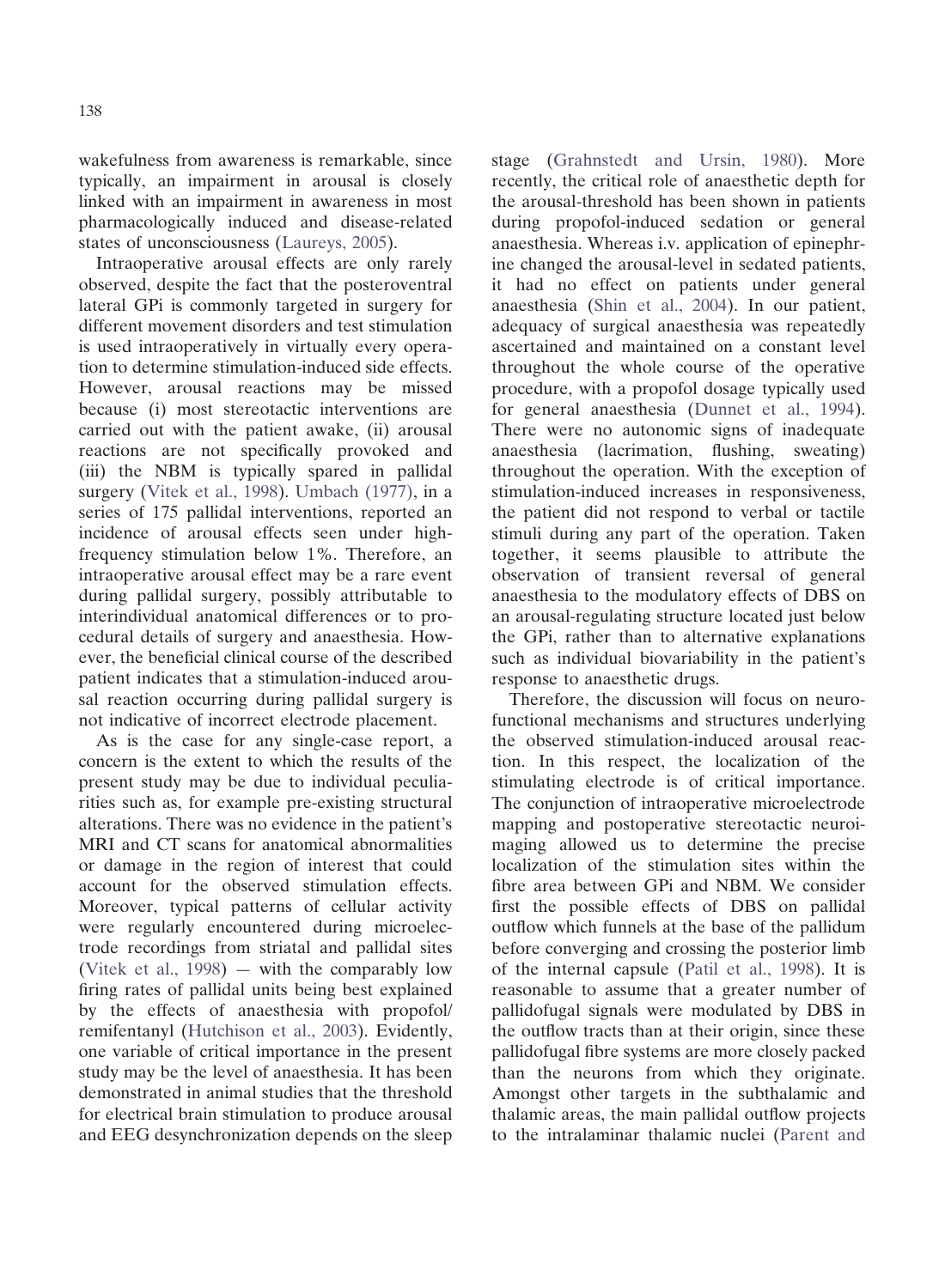[Parent, 2004\)](#page-18-0), which activate widespread neocortical territories. Inhibition of pallidal input to the intralaminar thalamus, through high-frequency stimulation, could therefore activate the thalamo-cortical system and thus, provide a first plausible interpretation of the non-specific arousal effect and induction of high-frequency rhythms in the EEG. In line with this interpretation, the observed behavioural arousal in our patient resembled very much the, Weckeffekt' originally described by Jung and Hassler who observed partial arousal in mildly sedated patients undergoing stereotaxy upon electrical stimulation of intralaminar thalamic nuclei [\(Hassler, 1957](#page-17-0); [Hassler et al., 1960](#page-17-0); [Jung, 1954](#page-18-0); [Jung and Hassler,](#page-18-0) [1960](#page-18-0)). In addition, the observed electrocorticographic arousal has more recently been described following DBS of the intralaminar thalamus [\(Velasco et al., 1997, 2006\)](#page-19-0). A recent report demonstrated unexpected awakening from anaesthesia in rats upon attempts to induce lesions in the intralaminar thalamus with ibotenic acid [\(Stienen et al., 2008](#page-19-0)). These observations further stress the importance of the intralaminar thalamus as a crucial nodal point that is involved in the regulation of arousal and anaesthetic-induced unconsciousness.

The observed arousal reaction with conjugate gaze and simultaneous opening of both eyes is strongly reminiscent of reticular activation. Stimulation of the mesencephalic reticular formation with 100–300 Hz produces behavioural expressions associated with electrocortical activation and alerting of enduring persistence ([Moruzzi and](#page-18-0) [Magoun, 1949\)](#page-18-0). Moreover, reticular stimulation is apt to facilitate intracortical information processing by enhancing stimulus-specific synchrony in the gamma-frequency range [\(Munk et al., 1996](#page-18-0)). In our patient, subpallidal DBS induced a clear coordination of lid and eye position. Pathways controlling both the levator palpebrae tonus and the activation of rectus muscles run in close association with the ascending arousal system through the paramedian tegmentum of the upper brainstem [\(Schmidtke and Buttner-Ennever,](#page-19-0) [1992](#page-19-0)). The marked sensitivity of the eyelid position to electrical stimulation in our patient supports the well established intimate relationship

between eyelid movements and level of alertness [\(Kennard and Glaser, 1964\)](#page-18-0). In line with improvements of apraxia of lid opening seen following pallidal DBS ([Goto et al., 1997, 2000](#page-17-0)), our observations demonstrate that descending inputs from the GPi/NBM area are implicated in the supranuclear control of the levator palpebrae tonus. The fact that stimulation was effective in both hemispheres implies that such descending control is exerted bilaterally. Further support for a downstream activation or disinhibition of the brainstem reticular formation may be derived from the observation that sensory stimulation of different modalities, in addition to subthreshold electrical stimulation, led to behavioural arousal. Neurons in the reticular formation of the pons and medulla are innervated by multiple bifurcating and collateral axons of ascending sensory systems. They possess the capacity to respond to stimuli in more than one sensory modality with broad receptive fields ([Scheibel et al., 1955](#page-19-0)) and are thus uniquely positioned to contribute to generalized arousal ([Pfaff et al., 2008](#page-19-0)).

Pallidal efferent pathways descend along the pallidotegmental tract to target cells of the pedunculopontine tegmental (PPT) nucleus [\(Shink et al., 1997](#page-19-0)), which is part of the ascending arousal system ([Datta and Siwek, 1997](#page-17-0); [Jones,](#page-18-0) [2005](#page-18-0)). Similar to activation of the thalamo-cortical system as described above, DBS-induced inhibition of pallidal outflow could also activate the PPT, which has been considered an interface between the basal ganglia and the reticular formation [\(Inglis and Winn, 1995](#page-18-0)).

An alternative interpretation of electrical stimulation near the pallidal base has to take into account the close proximity of neighbouring structures. The current spread using monopolar macrostimulation at current strengths similar to those in this study can roughly be estimated to 2–5 mm ([Follett and Mann, 1986;](#page-17-0) [McIntyre et al.,](#page-18-0) [2004](#page-18-0)). Stimulation may therefore have implicated neighbouring systems in the sublenticular substantia innominata to some extent, in particular the NBM, the widespread cholinergic projections of which have long been implicated in cortical arousal ([Detari et al., 1999](#page-17-0); [Richardson and](#page-19-0) [DeLong, 1988](#page-19-0)).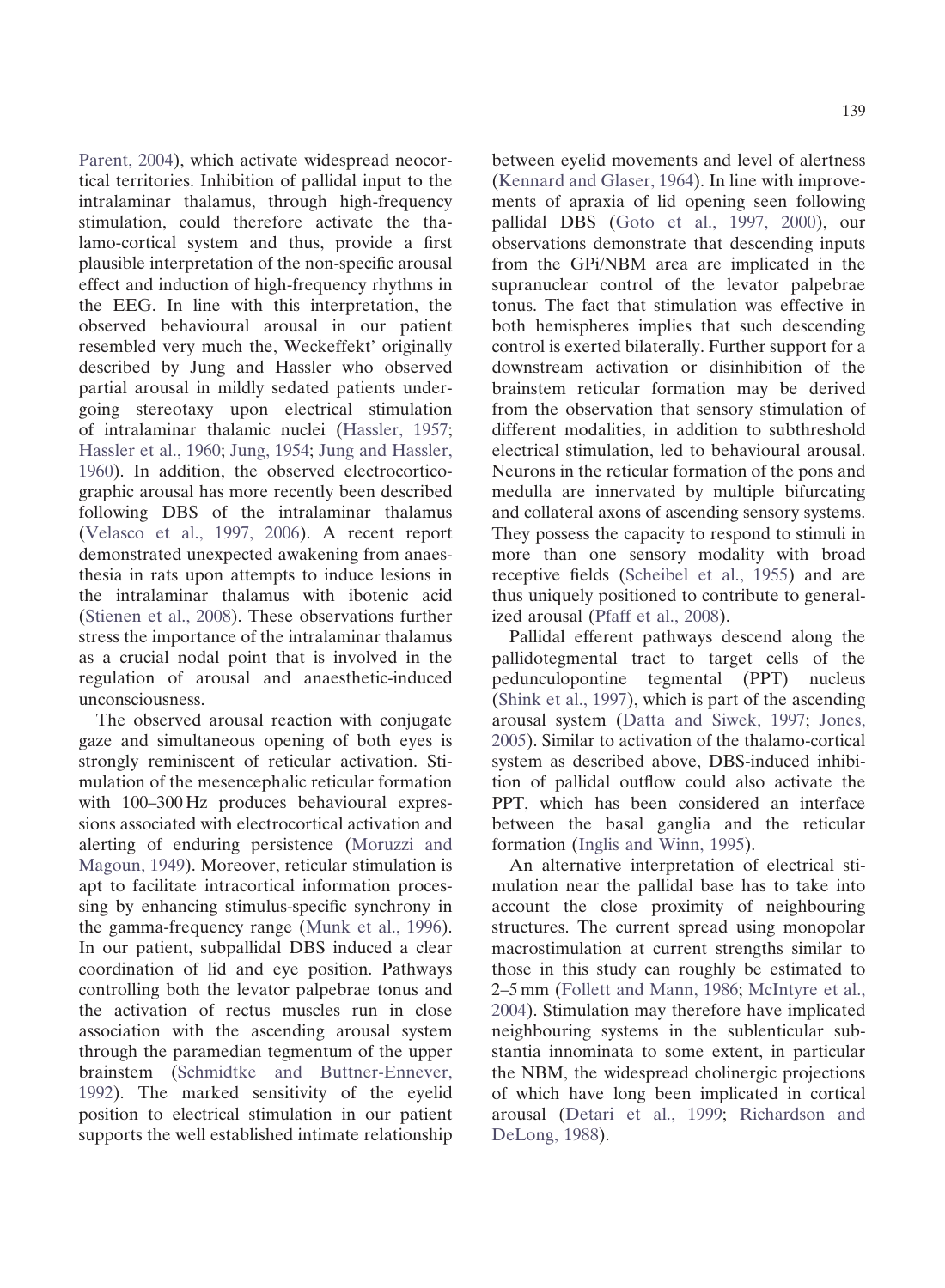The magnocellular basal forebrain complex releases acetylcholine to a number of cortical regions [\(Jones, 2005](#page-18-0)). Acetylcholine serves to potentiate neuronal responsivity and thereby facilitate information processing throughout cortical systems ([Metherate et al., 1992](#page-18-0)). In the EEG, electrical stimulation of the NBM induces low amplitude fast oscillations in the gammafrequency range [\(Jones, 2004](#page-18-0); [McLin et al., 2002](#page-18-0); [Metherate et al., 1992](#page-18-0)). By providing a steady background of cortical activity, the basal forebrain corticopetal system has been proposed as an important role in mediating cortical arousal and attention ([Buzsaki and Gage, 1989](#page-17-0)). Besides its direct projections to the cerebral cortex, the thalamopetal component of NBM efferents to the reticular thalamic nucleus may provide an alternative pathway for cortical arousal [\(Heimer, 2000](#page-17-0); [Steriade and Buzsaki, 1990\)](#page-19-0). Similar to the cholinergic reticulo-thalamic projection, an activation of this route may abolish spindles and slow wave activity in thalamo-cortical systems — leading to a facilitated transthalamic processing of sensory information and an enhancement of highfrequency activities in the EEG [\(Steriade and](#page-19-0) [Buzsaki, 1990](#page-19-0); [Steriade et al., 1990](#page-19-0)). In addition to cortical arousal, autonomic activation has also been demonstrated following electrical stimulation of the NBM [\(McLin et al., 2002\)](#page-18-0).

The descending NBM projections to sleep– wake related structures in the brainstem may account for the reticular component of behavioural arousal as discussed above ([Grove, 1988](#page-17-0); [Semba, 2000;](#page-19-0) [Semba et al., 1989](#page-19-0)). Moreover, recent lesioning studies have pointed out the involvement of the basal forebrain cholinergic system in mediating the effects of general (propofol) anaesthesia ([Laalou et al., 2008](#page-18-0); [Pain](#page-18-0) [et al., 2000\)](#page-18-0). It is therefore conceivable, that the arousal effect seen in our patient involved direct stimulation of the posterior sublenticular extension of the NBM (cell group Ch4p) [\(Mesulam](#page-18-0) [et al., 1983](#page-18-0)), which consists of several smaller cell aggregates [\(Zaborszky et al., 2008\)](#page-20-0) of disseminated cholinergic cell groups embedded within the white matter laminae that surround the GP, within the internal capsule or within the ansa lenticularis [\(Hedreen et al., 1984;](#page-17-0) [Mesulam, 1995](#page-18-0); [Saper and Chelimsky, 1984](#page-19-0)). The somewhat diffuse anatomical organization of the posterior Ch4 compartments could help to explain the different arousal thresholds of discrete stimulation sites tested in this study. Importantly, the posterior Ch4 subdivision is commonly confined by two landmark structures which have also been physiologically identified in the present study, that is where the optic tract attaches the internal capsule. Moreover, the centre of gravity of these cell groups is similar to the stereotactic coordinates used in this study ([Zaborszky et al., 2008\)](#page-20-0). Surprisingly little is known concerning stimulation effects of the NBM in humans, because it is currently not a target structure for DBS surgery and current surgical strategies aim to spare this neighbouring structure in pallidal surgery ([Vitek](#page-20-0) [et al., 1998\)](#page-20-0). Two single case studies of basal nucleus DBS failed to describe clinical or electroencephalographic responses [\(Engel et al., 2002](#page-17-0); [Turnbull et al., 1985](#page-19-0)).

Finally, direct activation of the neighbouring centromedial amygdala or amygdalofugal pathways through volume conduction may constitute yet another possible mechanism subserving the behavioural arousal seen in our patient. The central nucleus of the amygdala is involved in the control of brainstem arousal systems and may increase vigilance by lowering neuronal threshold in sensory systems ([Cardinal et al., 2002](#page-17-0); [Davis](#page-17-0) [and Whalen, 2001\)](#page-17-0). The electrocorticographic response following electrical stimulation of these sublenticular amygdaloid nuclei is in many ways similar, although not identical with the arousal response as elicited by stimulation of the brainstem reticular formation [\(Belardetti et al., 1977](#page-16-0); [Feindel and Gloor, 1954](#page-17-0)). The centromedial amygdala lies approximately 3 mm below the pallidal base (i.e. 7–8 mm below AC-PC). Given the fact that an arousal effect was elicited 2 mm below AC-PC with voltages as low as 2 V on the anterior track of the first stimulated left hemisphere, the possibility that the amygdala was involved in this stimulation effect is not very likely. Furthermore, a recent report of a dislocated pallidal DBS electrode into the left amygdaloid region described mood changes in a patient with dystonia, but did not report on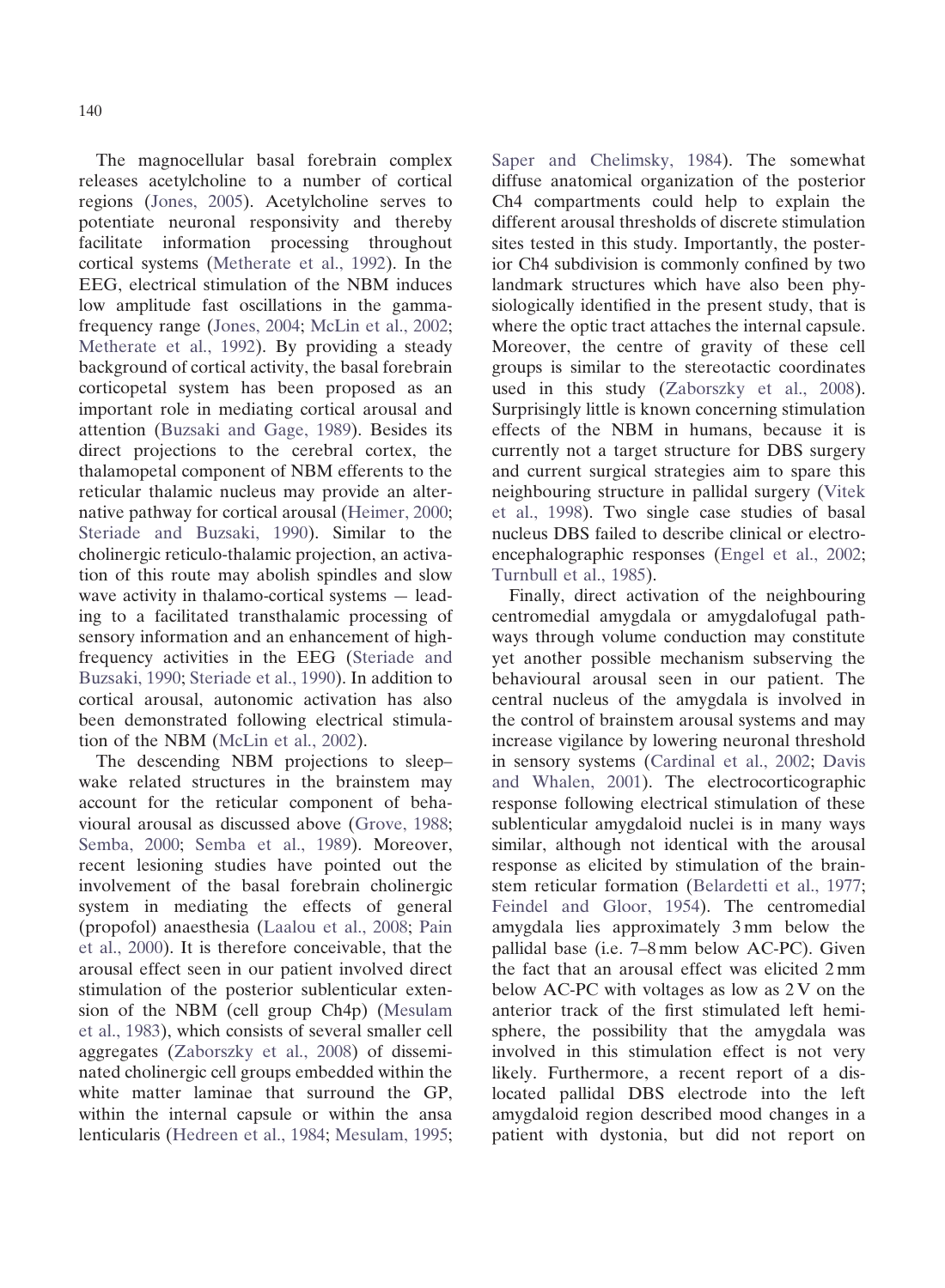<span id="page-16-0"></span>abnormalities of arousal or behavioural responsiveness associated with unilateral high-frequency stimulation of the amygdala [\(Piacentini et al.,](#page-19-0) [2008](#page-19-0)).

Taken together, it seems most plausible to attribute the observed stimulation effect to direct stimulation of the posterior extension of the NBM rather than to a modulation of pallidofugal or amygdaloid pathways and related nuclei. The evidence supporting this conjecture can be summarized as follows. First, disinhibition of the cortico-striato-pallido-thalamo-cortical loop by modulation of increased pallidal outflow, while an attractive hypothesis, lacks experimental validation (Braun et al., 1997; [Schiff, 2008;](#page-19-0) [Schiff and](#page-19-0) [Posner, 2007](#page-19-0)). However, there is strong experimental evidence demonstrating the important role of the NBM in cortical activation ([Buzsaki and](#page-17-0) [Gage, 1989;](#page-17-0) [Detari et al., 1999](#page-17-0); [Dringenberg and](#page-17-0) [Olmstead, 2003](#page-17-0); [Lee et al., 2005;](#page-18-0) [Metherate et al.,](#page-18-0) [1992](#page-18-0); [Semba, 1991;](#page-19-0) [Steriade and Buzsaki, 1990](#page-19-0)). In contrast to the NBM, the GPi cannot be considered a classical site for the induction of cortical activation. Second, the abovementioned routes by which inhibition of pallidal outflow may cause cortical activation are based on the assumption of increased pallidal inhibition — however, our microelectrode recordings clearly show reduced levels of pallidal activity in terms of their discharge rate, rendering this possibility unlikely. Third, the GPi is a rather homogenous nucleus, while the Ch4p compartment consists of several small cell aggregates — potentially explaining the spatial dispersion of effective stimulation sites [\(Zaborszky et al., 2008](#page-20-0)). Fourth, the autonomic arousal response is a clue suggesting the involvement of the NBM, since NBM stimulation causes autonomic arousal and alters HR ([McLin et al.,](#page-18-0) [2002](#page-18-0)), whereas GPi stimulation does not ([Thorn](#page-19-0)[ton et al., 2002\)](#page-19-0). Finally, basal forebrain cholinergic neurons (including the cholinergic NBM) have been demonstrated to mediate part of the sedative/hypnotic effects of general anaesthesia with propofol ([Laalou et al., 2008;](#page-18-0) [Pain et al.,](#page-18-0) [2000](#page-18-0)).

Disruption of the arousal-regulatory pathways implicated in the present study may result in abnormally low levels of consciousness (i.e. reduced wakefulness) and problems with arousal, potentially explaining clinically related symptoms like fatigue and hypersomnia which have been reported following pallidal surgery [\(Hua et al., 2003\)](#page-18-0). Moreover, it has been demonstrated that lesions at the pallidal base may disrupt frontal-subcortical circuits and produce behavioural changes associated with apathy and a reduced vigilance level, such as akinetic mutism [\(Mega and Cohenour, 1997\)](#page-18-0). A further elucidation of the intimate anatomical and functional relationships between pallidal outflow and neighbouring basal forebrain systems, in particular the NBM, may therefore be of clinical importance.

#### Acknowledgments

The authors are grateful to the patient, who gave written informed consent for publication of this report, including the figures in this paper. A.K.E. acknowledges support by grants from the European Union (NEST-PATH-043457, MRTN-CT-2005-019247), the German Federal Ministry of Education and Research (01GA0301) and the Volkswagen Foundation (I/76697).

## References

- Alkire, M. T., Haier, R. J., & Fallon, J. H. (2000). Toward a unified theory of narcosis: Brain imaging evidence for a thalamocortical switch as the neurophysiologic basis of anesthetic-induced unconsciousness. Consciousness and Cognition, 9, 370–386.
- Baars, B. J. (1995). Tutorial commentary: Surprisingly small subcortical structures are needed for the state of waking consciousness, while cortical projection areas seem to provide perceptual contents of consciousness. Consciousness and Cognition, 4, 159–162.
- Belardetti, F., Borgia, R., & Mancia, M. (1977). Prosencephalic mechanisms of ECoG desynchronization in cerveau isole cats. Electroencephalography and Clinical Neurophysiology, 42, 213–225.
- Braun, A. R., Balkin, T. J., Wesenten, N. J., Carson, R. E., Varga, M., Baldwin, P., et al. (1997). Regional cerebral blood flow throughout the sleep-wake cycle. An  $H<sub>2</sub>(15)O$ PET study. Brain, 120(Pt 7), 1173–1197.
- Buzsaki, G., Bickford, R. G., Ponomareff, G., Thal, L. J., Mandel, R., & Gage, F. H. (1988). Nucleus basalis and thalamic control of neocortical activity in the freely moving rat. Journal of Neuroscience, 8, 4007–4026.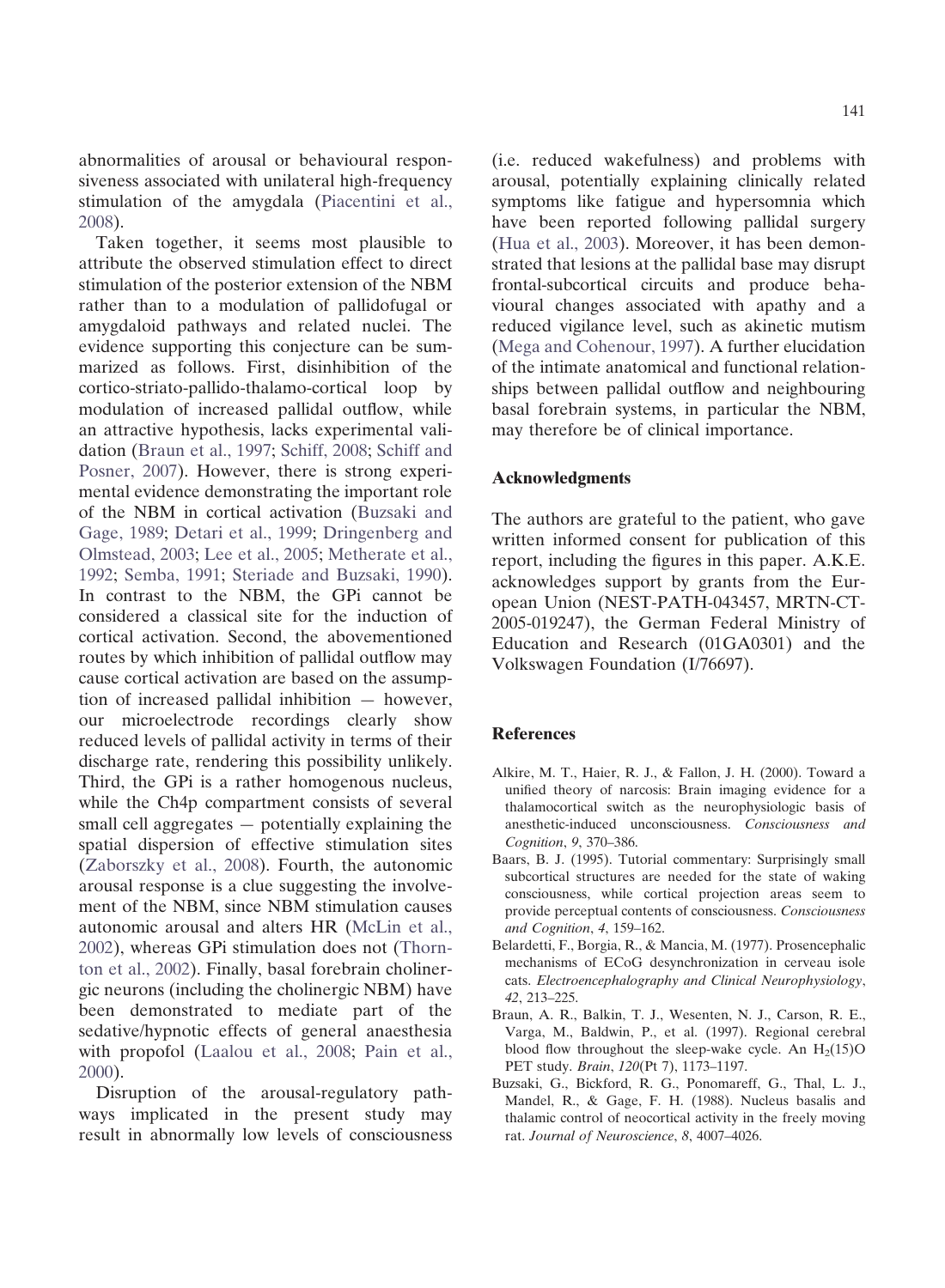- <span id="page-17-0"></span>Buzsaki, G., & Gage, F. H. (1989). The cholinergic nucleus basalis: A key structure in neocortical arousal. EXS, 57, 159–171.
- Cardinal, R. N., Parkinson, J. A., Hall, J., & Everitt, B. J. (2002). Emotion and motivation: The role of the amygdala, ventral striatum, and prefrontal cortex. Neuroscience and Biobehavioral Reviews, 26, 321–352.
- Consky, E. S., & Lang, A. E. (1994). Clinical assessments of patients with cervical dystonia. In J. Jankovic & M. Hallett (Eds.), Therapy with botulinum toxin (pp. 211–237). New York: Marcel Dekker.
- Datta, S., & Siwek, D. F. (1997). Excitation of the brain stem pedunculopontine tegmentum cholinergic cells induces wakefulness and REM sleep. Journal of Neurophysiology, 77, 2975–2988.
- Davis, M., & Whalen, P. J. (2001). The amygdala: Vigilance and emotion. Molecular Psychiatry, 6, 13–34.
- Detari, L. (2000). Tonic and phasic influence of basal forebrain unit activity on the cortical EEG. Behavioural Brain Research, 115, 159–170.
- Detari, L., Rasmusson, D. D., & Semba, K. (1999). The role of basal forebrain neurons in tonic and phasic activation of the cerebral cortex. Progress in Neurobiology, 58, 249–277.
- Dringenberg, H. C., & Olmstead, M. C. (2003). Integrated contributions of basal forebrain and thalamus to neocortical activation elicited by pedunculopontine tegmental stimulation in urethane-anesthetized rats. Neuroscience, 119, 839–853.
- Dunnet, J. M., Prys-Roberts, C., Holland, D. E., & Browne, B. L. (1994). Propofol infusion and the suppression of consciousness: Dose requirements to induce loss of consciousness and to suppress response to noxious and nonnoxious stimuli. British Journal of Anaesthesia, 72, 29–34.
- Dunnett, S. B., Everitt, B. J., & Robbins, T. W. (1991). The basal forebrain-cortical cholinergic system: Interpreting the functional consequences of excitotoxic lesions. Trends in Neurosciences, 14, 494–501.
- Dutton, R. C., Smith, W. D., & Smith, N. T. (1995). Wakeful response to command indicates memory potential during emergence from general anesthesia. Journal of Clinical Monitoring, 11, 35–40.
- Engel, A. K., Moll, C. K. E., Debener, S., Gielen, F., Lenartz, D., Kluge, T., et al. (2002). Microelectrode recordings in the human basal forebrain: A single case study. Abstract Viewer and Itinerary Planner, Vol. Program No. 780.14. Society for Neuroscience, Online, Washington, DC.
- Fahn, S., Tolosa, E., & Marín, C. (1988). Clinical rating scale for tremor. In J. Jankovic & E. Tolosa (Eds.), Parkinson's disease and movement disorders (pp. 225–234). Baltimore, MD: Urban and Schwarzenberg.
- Feindel, W., & Gloor, P. (1954). Comparison of electrographic effects of stimulation of the amygdala and brain stem reticular formation in cats. Electroencephalography and Clinical Neurophysiology Supplement, 6, 389–402.
- Fiset, P., Paus, T., Daloze, T., Plourde, G., Meuret, P., Bonhomme, V., et al. (1999). Brain mechanisms of propofol-induced loss of consciousness in humans: A

positron emission tomographic study. Journal of Neuroscience, 19, 5506–5513.

- Follett, K. A., & Mann, M. D. (1986). Effective stimulation distance for current from macroelectrodes. Experimental Neurology, 92, 75–91.
- Francesconi, W., Muller, C. M., & Singer, W. (1988). Cholinergic mechanisms in the reticular control of transmission in the cat lateral geniculate nucleus. Journal of Neurophysiology, 59, 1690–1718.
- Franks, N. P. (2008). General anaesthesia: From molecular targets to neuronal pathways of sleep and arousal. Nature Reviews Neuroscience, 9, 370–386.
- Goto, S., Kihara, K., Hamasaki, T., Nishikawa, S., Hirata, Y., & Ushio, Y. (2000). Apraxia of lid opening is alleviated by pallidal stimulation in a patient with Parkinson's disease. European Journal of Neurology, 7, 337–340.
- Goto, S., Kunitoku, N., Soyama, N., Yamada, K., Okamura, A., Yoshikawa, M., et al. (1997). Posteroventral pallidotomy in a patient with parkinsonism caused by hypoxic encephalopathy. Neurology, 49, 707–710.
- Grahnstedt, S., & Ursin, R. (1980). Awakening thresholds for electrical brain stimulation in five sleep-waking stages in the cat. Electroencephalography and Clinical Neurophysiology, 48, 222–229.
- Grove, E. A. (1988). Efferent connections of the substantia innominata in the rat. The Journal of Comparative Neurology, 277, 347–364.
- Hamel, W., Fietzek, U., Morsnowski, A., Schrader, B., Weinert, D., Muller, D., et al. (2003). Subthalamic nucleus stimulation in Parkinson's disease: Correlation of active electrode contacts with intraoperative microrecordings. Stereotactic and Functional Neurosurgery, 80, 37–42.
- Hassler, R. (1957). Weckeffekte und delirante Zustände durch elektrische Reizungen bzw. Ausschaltungen im menschlichen Zwischenhirn. Bruxelles: Prèmièr Congrès International des Scièncès Neurologiquès, pp. 179–181.
- Hassler, R., Ore, G. D., Dieckmann, G., Bricolo, A., & Dolce, G. (1969). Behavioural and EEG arousal induced by stimulation of unspecific projection systems in a patient with post-traumatic apallic syndrome. Electroencephalography and Clinical Neurophysiology, 27, 306–310.
- Hassler, R., Riechert, T., Mundinger, F., Umbach, W., & Ganglberger, J. A. (1960). Physiological observations in stereotaxic operations in extrapyramidal motor disturbances. Brain, 83, 337–350.
- Hedreen, J. C., Struble, R. G., Whitehouse, P. J., & Price, D. L. (1984). Topography of the magnocellular basal forebrain system in human brain. Journal of Neuropathology and Experimental Neurology, 43, 1–21.
- Heimer, L. (2000). Basal forebrain in the context of schizophrenia. Brain Research Brain Research Reviews, 31, 205–235.
- Horner, R. L., Sanford, L. D., Pack, A. I., & Morrison, A. R. (1997). Activation of a distinct arousal state immediately after spontaneous awakening from sleep. Brain Research, 778, 127–134.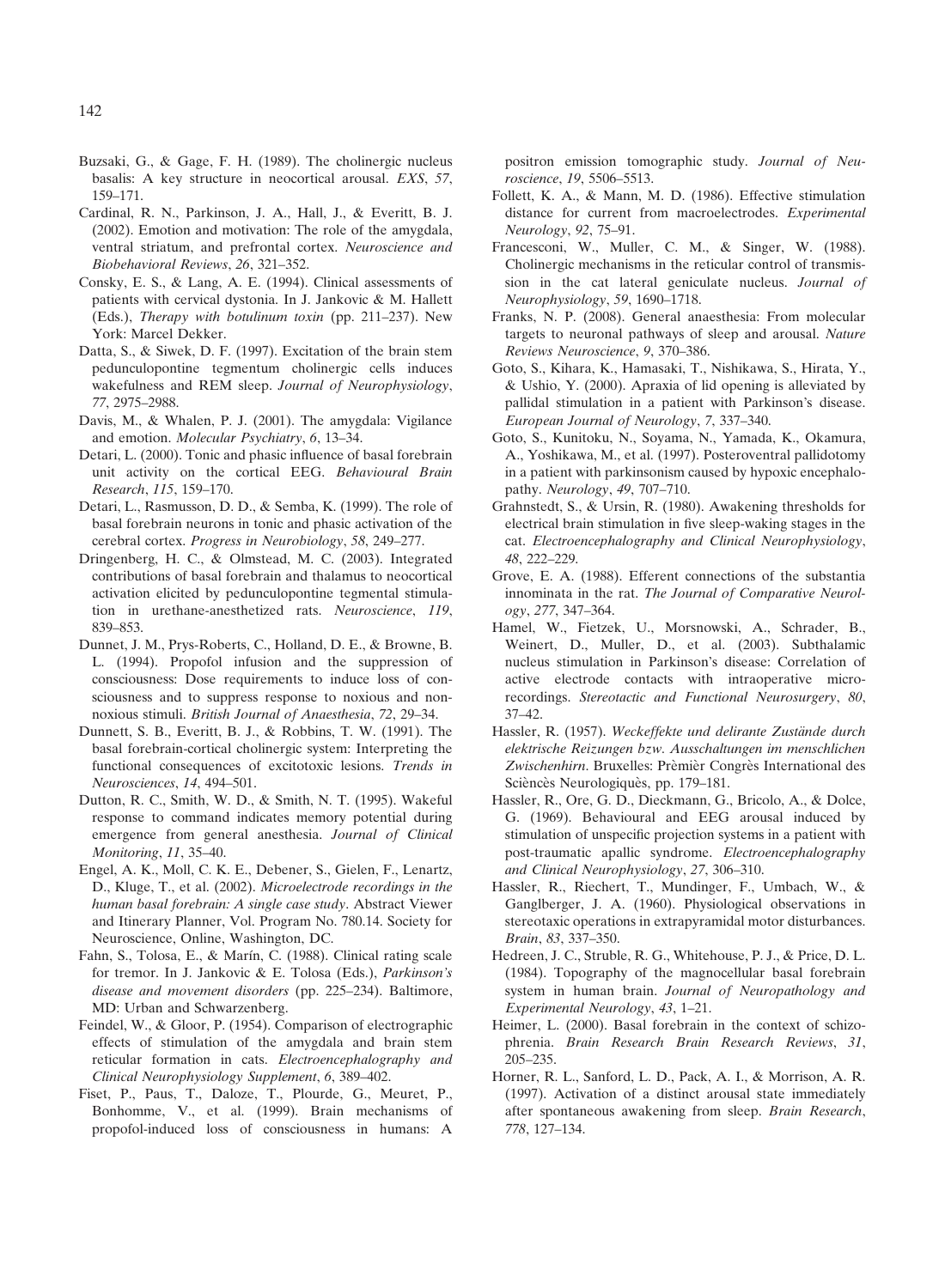- <span id="page-18-0"></span>Housepian, E. M., & Purpura, D. P. (1963). Electrophysiological studies of subcortical-cortical relations in man. Electroencephalography and Clinical Neurophysiology, 15, 20–28.
- Hua, Z., Guodong, G., Qinchuan, L., Yaqun, Z., Qinfen, W., & Xuelian, W. (2003). Analysis of complications of radiofrequency pallidotomy. Neurosurgery, 52, 89–99. discussion 99–101.
- Hutchison, W. D., Lang, A. E., Dostrovsky, J. O., & Lozano, A. M. (2003). Pallidal neuronal activity: Implications for models of dystonia. Annals of Neurology, 53, 480–488.
- Inglis, W. L., & Winn, P. (1995). The pedunculopontine tegmental nucleus: Where the striatum meets the reticular formation. Progress in Neurobiology, 47, 1–29.
- Jennett, B., & Plum, F. (1972). Persistent vegetative state after brain damage. A syndrome in search of a name. Lancet, 1, 734–737.
- Jones, B. E. (2004). Activity, modulation and role of basal forebrain cholinergic neurons innervating the cerebral cortex. Progress in Brain Research, 145, 157–169.
- Jones, B. E. (2005). From waking to sleeping: Neuronal and chemical substrates. Trends in Pharmacological Sciences, 26, 578–586.
- Jones, B. E. (2008). Modulation of cortical activation and behavioral arousal by cholinergic and orexinergic systems. Annals of the New York Academy of Sciences, 1129, 26–34.
- Jung, R. (1954). Correlation of bioelectrical and autonomic phenomena with alterations of consciousness and arousal in man. In E. D. Adrian, F. Bremer, & H. H. Jasper (Eds.), Brain mechanisms and consciousness (pp. 310–339). Oxford: Blackwell Scientific Publications.
- Jung, R., & Hassler, R. (1960). The extrapyramidal motor system. In H. W. Magoun (Ed.), Neurophysiology (Vol. 2, pp. 863–927). Washington, D.C.: American Physiological Society.
- Katayama, Y., Tsubokawa, T., Yamamoto, T., Hirayama, T., Miyazaki, S., & Koyama, S. (1991). Characterization and modification of brain activity with deep brain stimulation in patients in a persistent vegetative state: Pain-related late positive component of cerebral evoked potential. Pacing and Clinical Electrophysiology, 14, 116–121.
- Keifer, J. (2003). Sleep and anesthesia. In J. F. Antognini, E. E. Carstens, & D. E. Raines (Eds.), Neural mechanisms of anesthesia (pp. 65–74). Totowa, NJ: Humana Press.
- Kennard, D. W., & Glaser, G. H. (1964). An analysis of eyelid movements. The Journal of Nervous and Mental Disease, 139, 31–48.
- Laalou, F. Z., de Vasconcelos, A. P., Oberling, P., Jeltsch, H., Cassel, J. C., & Pain, L. (2008). Involvement of the basal cholinergic forebrain in the mediation of general (propofol) anesthesia. Anesthesiology, 108, 888–896.
- Laureys, S. (2005). The neural correlate of (un)awareness: Lessons from the vegetative state. Trends in Cognitive Sciences, 9, 556–559.
- Lee, M. G., Hassani, O. K., Alonso, A., & Jones, B. E. (2005). Cholinergic basal forebrain neurons burst with theta during waking and paradoxical sleep. Journal of Neuroscience, 25, 4365–4369.
- Lee, M. G., Manns, I. D., Alonso, A., & Jones, B. E. (2004). Sleep-wake related discharge properties of basal forebrain neurons recorded with micropipettes in head-fixed rats. Journal of Neurophysiology, 92, 1182–1198.
- Lin, S. C., Gervasoni, D., & Nicolelis, M. A. (2006). Fast modulation of prefrontal cortex activity by basal forebrain noncholinergic neuronal ensembles. Journal of Neurophysiology, 96, 3209–3219.
- McIntyre, C. C., Mori, S., Sherman, D. L., Thakor, N. V., & Vitek, J. L. (2004). Electric field and stimulating influence generated by deep brain stimulation of the subthalamic nucleus. Clinical Neurophysiology, 115, 589–595.
- McLin, D. E., III, Miasnikov, A. A., & Weinberger, N. M. (2002). The effects of electrical stimulation of the nucleus basalis on the electroencephalogram, heart rate, and respiration. Behavioral Neuroscience, 116, 795–806.
- Mega, M. S., & Cohenour, R. C. (1997). Akinetic mutism: Disconnection of frontal-subcortical circuits. Neuropsychiatry, Neuropsychology, and Behavioral Neurology, 10, 254–259.
- Mesulam, M. M. (1995). Cholinergic pathways and the ascending reticular activating system of the human brain. Annals of the New York Academy of Sciences, 757, 169–179.
- Mesulam, M. M., Mufson, E. J., Wainer, B. H., & Levey, A. I. (1983). Central cholinergic pathways in the rat: An overview based on an alternative nomenclature (Ch1-Ch6). Neuroscience, 10, 1185–1201.
- Metherate, R., Cox, C. L., & Ashe, J. H. (1992). Cellular bases of neocortical activation: Modulation of neural oscillations by the nucleus basalis and endogenous acetylcholine. Journal of Neuroscience, 12, 4701–4711.
- Moll, C. K. E., Sharott, A., Buhmann, C., Hidding, U., Zittel, S., Westphal, M., et al. (2007). Intraoperative arousal reaction due to electrical stimulation of the globus pallidus. Acta Physiologica, 189, P20-L1-01.
- Moruzzi, G., & Magoun, H. W. (1949). Brain stem reticular formation and activation of the EEG. Electroencephalography and Clinical Neurophysiology, 1, 455–473.
- Munk, M. H., Roelfsema, P. R., Konig, P., Engel, A. K., & Singer, W. (1996). Role of reticular activation in the modulation of intracortical synchronization. Science, 272, 271–274.
- Nofzinger, E. A., Mintun, M. A., Wiseman, M., Kupfer, D. J., & Moore, R. Y. (1997). Forebrain activation in REM sleep: An FDG PET study. Brain Research, 770, 192–201.
- Pain, L., Jeltsch, H., Lehmann, O., Lazarus, C., Laalou, F. Z., & Cassel, J. C. (2000). Central cholinergic depletion induced by 192 IgG-saporin alleviates the sedative effects of propofol in rats. British Journal of Anaesthesia, 85, 869–873.
- Parent, M., & Parent, A. (2004). The pallidofugal motor fiber system in primates. Parkinsonism & Related Disorders, 10, 203–211.
- Patil, A. A., Hahn, F., Sierra-Rodriguez, J., Traverse, J., & Wang, S. (1998). Anatomical structures in the Leksell pallidotomy target. Stereotactic and Functional Neurosurgery, 70, 32–37.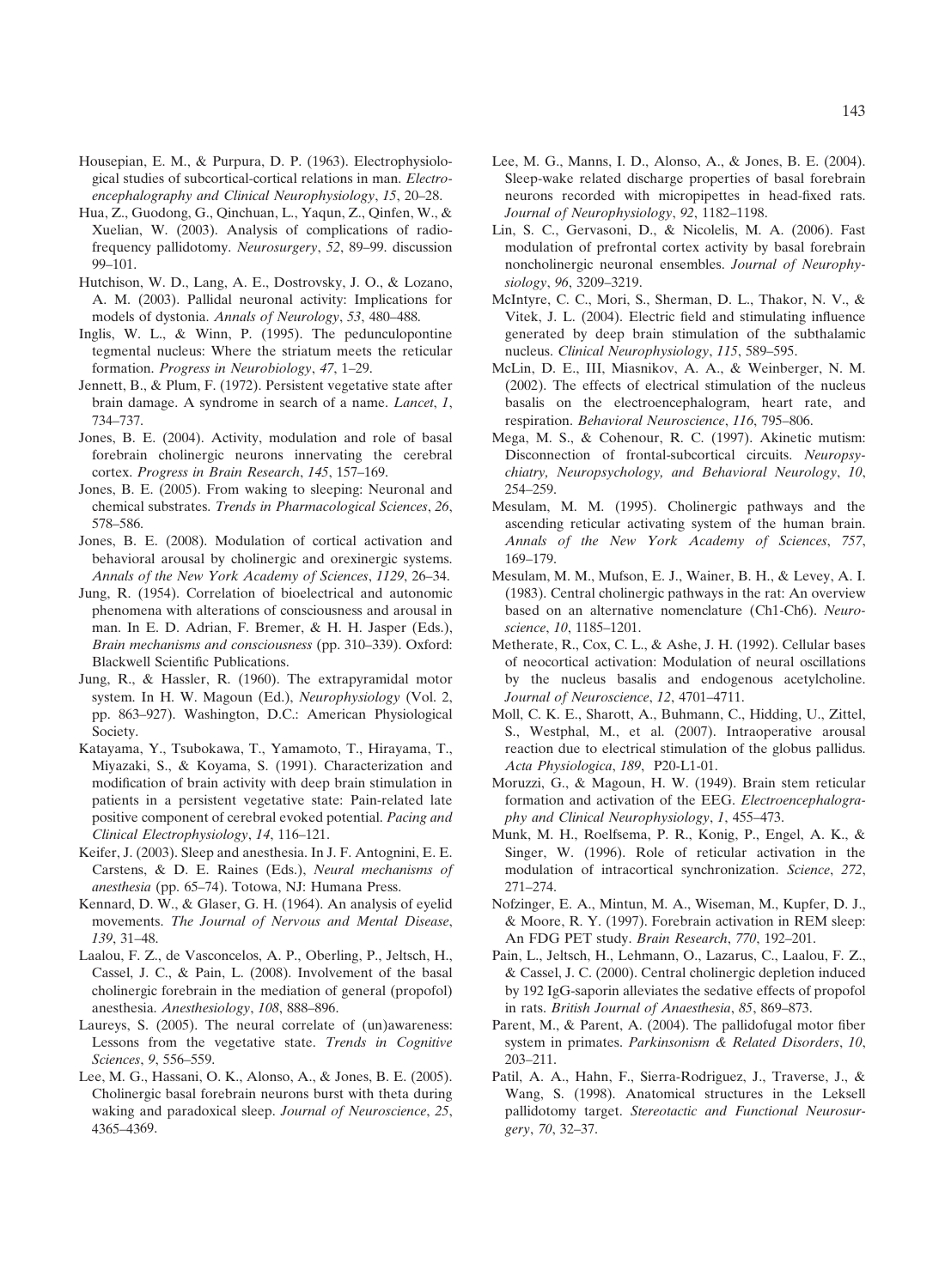- <span id="page-19-0"></span>Pfaff, D., Ribeiro, A., Matthews, J., & Kow, L. M. (2008). Concepts and mechanisms of generalized central nervous system arousal. Annals of the New York Academy of Sciences, 1129, 11–25.
- Piacentini, S., Romito, L., Franzini, A., Granato, A., Broggi, G., & Albanese, A. (2008). Mood disorder following DBS of the left amygdaloid region in a dystonia patient with a dislodged electrode. Movement Disorders, 23, 147–150.
- Pinault, D., & Deschenes, M. (1992). Muscarinic inhibition of reticular thalamic cells by basal forebrain neurones. Neuroreport, 3, 1101–1104.
- Richardson, R. T., & DeLong, M. R. (1988). A reappraisal of the functions of the nucleus basalis of Meynert. Trends in Neuroscience, 11, 264–267.
- Saper, C. B., & Chelimsky, T. C. (1984). A cytoarchitectonic and histochemical study of nucleus basalis and associated cell groups in the normal human brain. Neuroscience, 13, 1023–1037.
- Schaltenbrand, G., & Bailey, P. (1959). Introduction to stereotaxis with an atlas of the human brain. Stuttgart: Georg Thieme Verlag.
- Schaltenbrand, G., Spuler, H., Wahren, W., & Wilhelmi, A. (1973). Vegetative and emotional reactions during electrical stimulation of deep structures of the brain during stereotactic procedures. Zeit-schrift fur Neurologie, 205, 91–113.
- Scheibel, M., Scheibel, A., Mollica, A., & Moruzzi, G. (1955). Convergence and interaction of afferent impulses on single units of reticular formation. Journal of Neurophysiology, 18, 309–331.
- Schiff, N. D. (2008). Central thalamic contributions to arousal regulation and neurological disorders of consciousness. Annals of the New York Academy of Sciences, 1129, 105–118.
- Schiff, N. D., Giacino, J. T., Kalmar, K., Victor, J. D., Baker, K., Gerber, M., et al. (2007). Behavioural improvements with thalamic stimulation after severe traumatic brain injury. Nature, 448, 600–603.
- Schiff, N. D., & Plum, F. (2000). The role of arousal and "gating" systems in the neurology of impaired consciousness. Journal of Clinical Neurophysiology, 17, 438–452.
- Schiff, N. D., & Posner, J. B. (2007). Another ''Awakenings''. Annals of Neurology, 62, 5–7.
- Schmidtke, K., & Buttner-Ennever, J. A. (1992). Nervous control of eyelid function. A review of clinical, experimental and pathological data. Brain, 115(Pt 1), 227–247.
- Semba, K. (1991). The cholinergic basal forebrain: A critical role in cortical arousal. In T. C. Napier, P. W. Kalivas, & I. Hanin (Eds.), The basal forebrain: Anatomy to function (pp. 197–218). New York: Plenum Press.
- Semba, K. (2000). Multiple output pathways of the basal forebrain: Organization, chemical heterogeneity, and roles in vigilance. Behavioural Brain Research, 115, 117–141.
- Semba, K., Reiner, P. B., McGeer, E. G., & Fibiger, H. C. (1989). Brainstem projecting neurons in the rat basal forebrain: Neurochemical, topographical, and physiological distinctions from cortically projecting cholinergic neurons. Brain Research Bulletin, 22, 501–509.
- Shin, H. W., Ban, Y. J., Lee, H. W., Lim, H. J., Yoon, S. M., & Chang, S. H. (2004). Arousal with iv epinephrine depends on the depth of anesthesia. Canadian Journal of Anaesthesia, 51, 880–885.
- Shink, E., Sidibe, M., & Smith, Y. (1997). Efferent connections of the internal globus pallidus in the squirrel monkey: II. Topography and synaptic organization of pallidal efferents to the pedunculopontine nucleus. The Journal of Comparative Neurology, 382, 348–363.
- Steriade, M. (1996). Arousal: Revisiting the reticular activating system. Science, 272, 225–226.
- Steriade, M., & Buzsaki, G. (1990). Parallel activation of thalamic and cortical neurons by brainstem and basal forebrain cholinergic systems. In M. Steriade & D. Biesold (Eds.), Brain cholinergic systems (pp. 3–64). New York: Oxford University Press.
- Steriade, M., Gloor, P., Llinas, R. R., Lopes de Silva, F. H., & Mesulam, M. M. (1990). Report of IFCN Committee on Basic Mechanisms. Basic mechanisms of cerebral rhythmic activities. Electroencephalography and Clinical Neurophysiology, 76, 481–508.
- Steriade, M., & McCarley, R. W. (2005). Brain control of wakefulness and sleep. New York: Plenum Publishers.
- Steriade, M., Timofeev, I., & Grenier, F. (2001). Natural waking and sleep states: A view from inside neocortical neurons. Journal of Neurophysiology, 85, 1969–1985.
- Stienen, P. J., van Oostrom, H., & Hellebrekers, L. J. (2008). Unexpected awakening from anaesthesia after hyperstimulation of the medial thalamus in the rat. British Journal of Anaesthesia, 100, 857–859.
- Thornton, J. M., Aziz, T., Schlugman, D., & Paterson, D. J. (2002). Electrical stimulation of the midbrain increases heart rate and arterial blood pressure in awake humans. Journal of Physiology, 539, 615–621.
- Turnbull, I. M., McGeer, P. L., Beattie, L., Calne, D., & Pate, B. (1985). Stimulation of the basal nucleus of Meynert in senile dementia of Alzheimer's type. A preliminary report. Applied Neurophysiology, 48, 216–221.
- Umbach, W. (1961). Vegetative reactions in electrical excitation and exclusion in subcortical brain structures in man. Acta Neurovegetativa (Wien), 23, 225–245.
- Umbach, W. (1977). Vegetative Phänomene bei stereotaktischen Hirneingriffen. In A. Sturm & W. Birkmayer (Eds.), Klinische pathologie des vegetativen nervensystems (Vol. 2, pp. 1078–1128). Stuttgart: Gustav Fischer Verlag.
- Velasco, M., Velasco, F., Jimenez, F., Carrillo-Ruiz, J. D., Velasco, A. L., & Salin-Pascual, R. (2006). Electrocortical and behavioral responses elicited by acute electrical stimulation of inferior thalamic peduncle and nucleus reticularis thalami in a patient with major depression disorder. Clinical Neurophysiology, 117, 320–327.
- Velasco, M., Velasco, F., Velasco, A. L., Brito, F., Jimenez, F., Marquez, I., et al. (1997). Electrocortical and behavioral responses produced by acute electrical stimulation of the human centromedian thalamic nucleus. Electroencephalography and Clinical Neurophysiology, 102, 461–471.